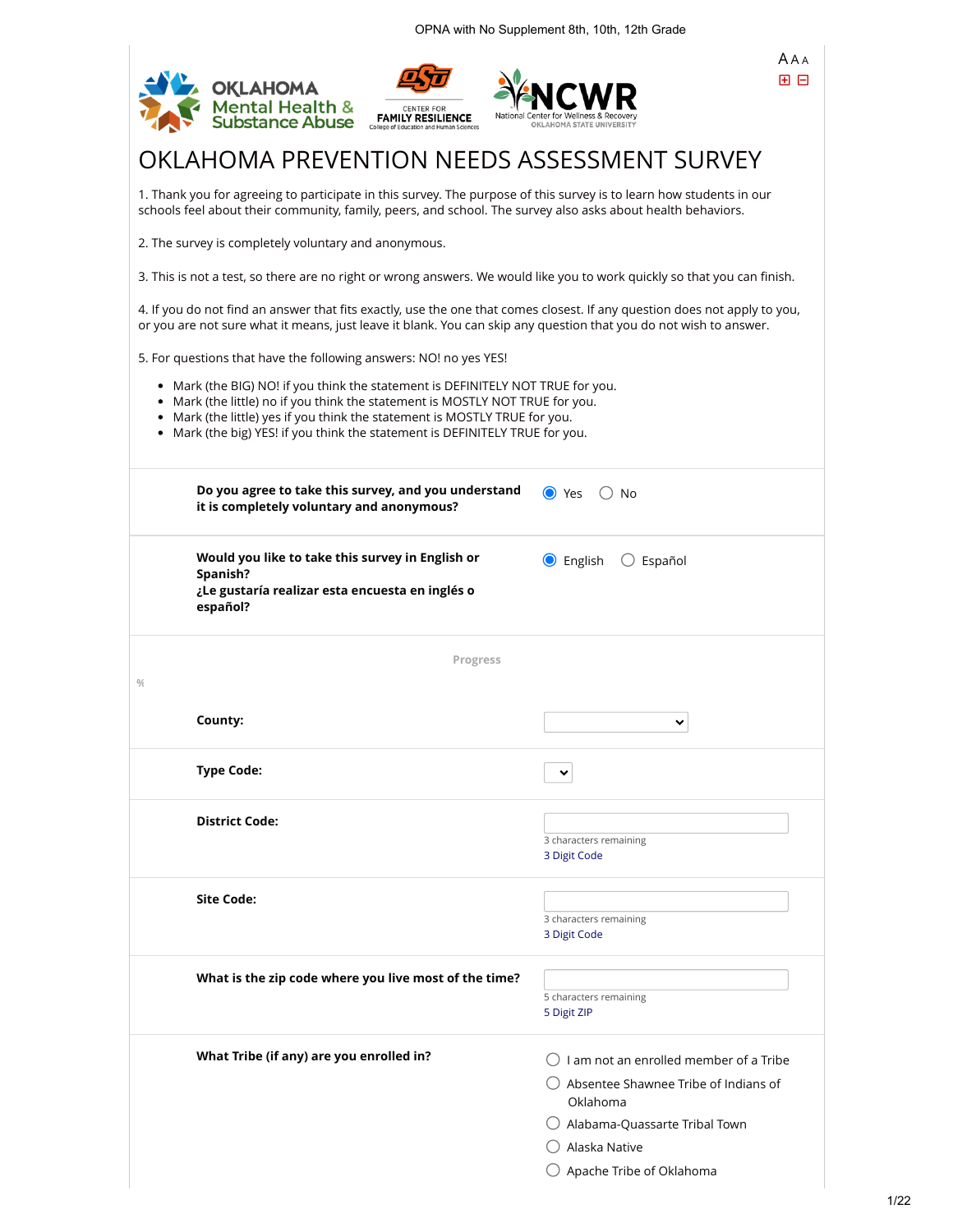- $\bigcirc$  Caddo Nation of Oklahoma
- $\bigcirc$  Cherokee Nation
- $\bigcirc$  Cheyenne and Arapaho Tribes
- $\bigcirc$  Chickasaw Nation
- $\bigcirc$  Choctaw Nation of Oklahoma
- $\bigcirc$  Citizen Potawatomi Nation
- $\bigcirc$  Comanche Nation
- $\bigcirc$  Delaware Nation
- $\bigcirc$  Delaware Tribe of Indians
- $\bigcirc$  Eastern Band of Cherokee Indians
- $\bigcirc$  Eastern Shawnee Tribe of Oklahoma
- Fort Sill Apache Tribe of Oklahoma
- $\bigcirc$  Iowa Tribe of Kansas and Nebraska
- $\bigcirc$  Iowa Tribe of Oklahoma
- $\bigcirc$  Kaw Nation
- $\bigcirc$  Kialegee Tribal Town
- $\bigcirc$  Kickapoo Tribe of Indians of the Kickapoo Reservation in Kansas
- $\bigcirc$  Kickapoo Tribe of Oklahoma
- $\bigcirc$  Kickapoo Tribe of Texas
- $\bigcirc$  Kiowa Indian Tribe of Oklahoma
- $\bigcirc$  Miami Tribe of Oklahoma
- Modoc Nation
- $\bigcirc$  Muscogee (Creek) Nation
- $\bigcirc$  Navajo
- $\bigcirc$  Navajo Nation
- $\bigcirc$  Osage Nation
- $\bigcirc$  Otoe-Missouria Tribe of Indians
- $\bigcirc$  Ottawa Tribe of Oklahoma
- $\bigcirc$  Pawnee Nation of Oklahoma
- $\bigcirc$  Peoria Tribe of Indians of Oklahoma
- $\bigcirc$  Ponca Tribe of Indians of Oklahoma
- $\bigcirc$  Prairie Band of Potawatomi Nation
- $\bigcirc$  Quapaw Nation
- $\bigcirc$  Sac and Fox Nation
- $\bigcirc$  Sac and Fox Nation of Missouri in Kansas and Nebraska
- $\bigcirc$  Sac and Fox Tribe of the Mississippi in Iowa
- $\bigcirc$  Seminole Nation of Oklahoma
- $\bigcirc$  Seneca-Cayuga Nation
- $\bigcirc$  Shawnee Tribe
- $\bigcirc$  Thlopthlocoo Tribal Town of Oklahoma
- $\bigcirc$  Tonkawa Tribe of Indians of Oklahoma
- $\bigcirc$  United Keetoowah Band of Cherokee Indians in Oklahoma
- $\bigcirc$  Wichita and Affiliated Tribes (Wichita, Keechi, Waco and Tawakonie)
- $\bigcirc$  Wyandotte Nation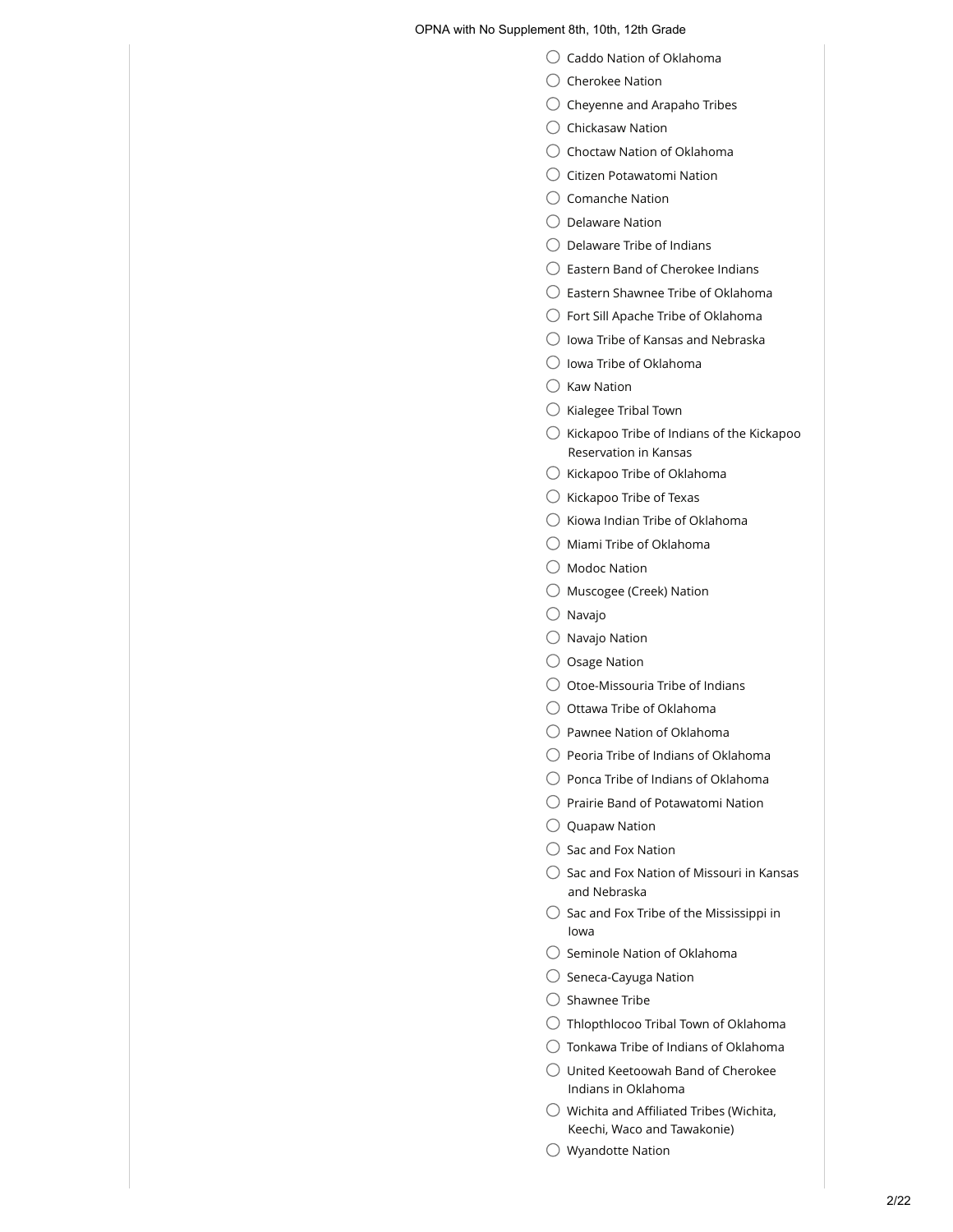|                                                        | $\bigcirc$ Other tribe (without tribal headquarters in<br>Oklahoma) |
|--------------------------------------------------------|---------------------------------------------------------------------|
| What sex were you assigned at birth?                   | $\bigcirc$ Male                                                     |
|                                                        | $\bigcirc$ Female                                                   |
| How old are you?                                       | $\bigcirc$ 10 or younger                                            |
|                                                        | $\bigcirc$ 11                                                       |
|                                                        | $\bigcirc$ 12                                                       |
|                                                        | $\bigcirc$ 13                                                       |
|                                                        | $\bigcirc$ 14                                                       |
|                                                        | $\circ$ 15                                                          |
|                                                        | $\bigcirc$ 16                                                       |
|                                                        | $\circ$ 17                                                          |
|                                                        | $\bigcirc$ 18                                                       |
|                                                        | $\bigcirc$ 19 or older                                              |
| What grade are you in?                                 | $\bigcirc$ 7th                                                      |
|                                                        | $\bigcirc$ 8th                                                      |
|                                                        | $\bigcirc$ 9th                                                      |
|                                                        | $\bigcirc$ 10th                                                     |
|                                                        | $\bigcirc$ 11th                                                     |
|                                                        | $\bigcirc$ 12th                                                     |
| Are you Hispanic or Latino?                            | $\bigcirc$ No<br>$\bigcirc$ Yes                                     |
| What is your race? (Mark all that apply.)              | Asian                                                               |
|                                                        | Hawaiian or Other Pacific Islander                                  |
|                                                        | American Indian                                                     |
|                                                        | Alaska Native                                                       |
|                                                        | <b>Black or African American</b>                                    |
|                                                        | White                                                               |
| Think of where you live most of the time. Which of the |                                                                     |
| following people live there with you? (Mark all that   | Mother(s)                                                           |
| apply.)                                                | Father(s)                                                           |
|                                                        | Foster Parent(s)                                                    |
|                                                        | Guardian(s)                                                         |
|                                                        | Grandparents(s)                                                     |
|                                                        | $\Box$ Aunt(s) or Uncle(s)                                          |
|                                                        | $\Box$ Step-parent(s)                                               |
|                                                        | Brother(s) or Sister(s)                                             |
|                                                        | Other                                                               |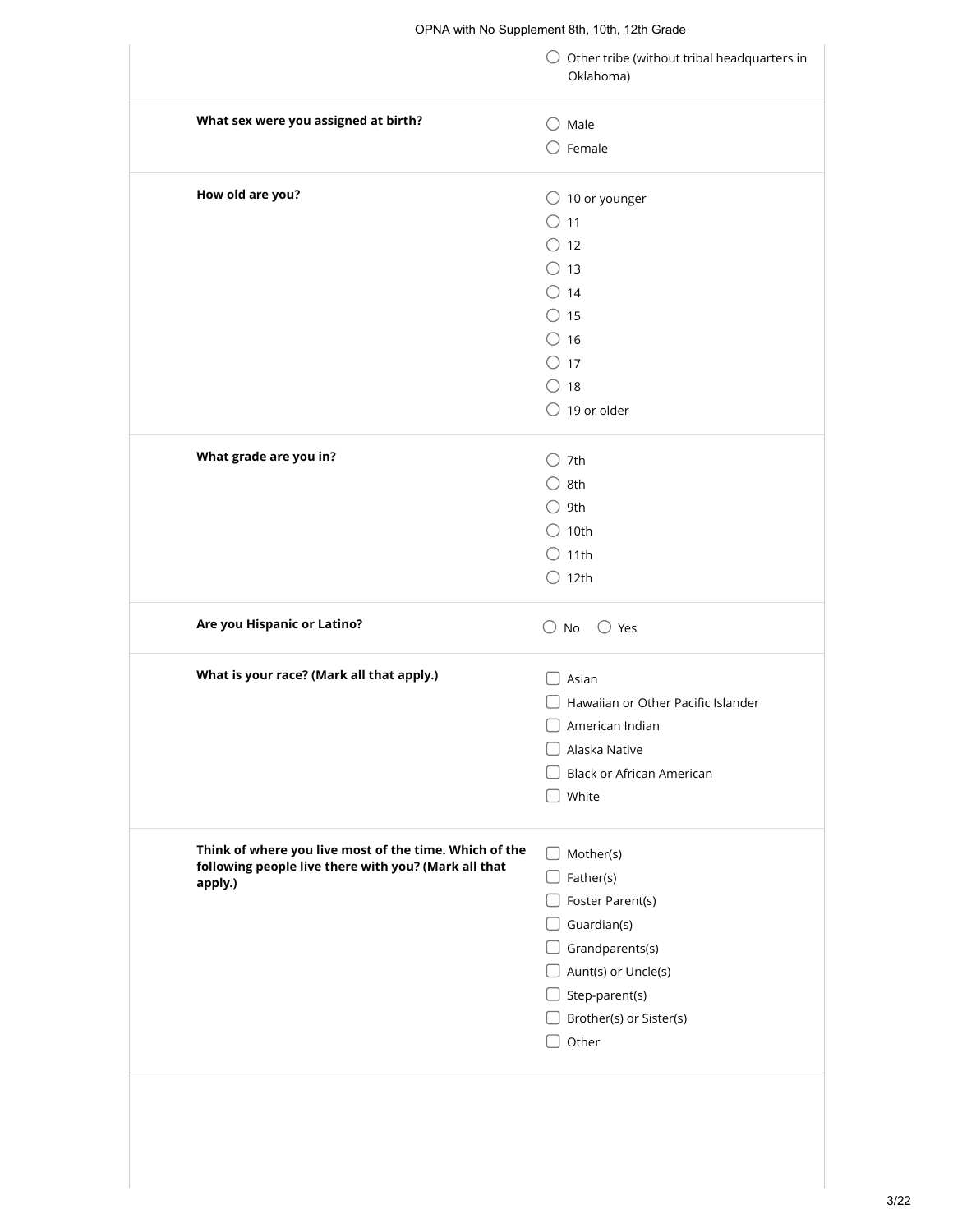| Where did you live most of the time in the last 30<br>days? | In a house or apartment that a relative<br>rents or owns      |
|-------------------------------------------------------------|---------------------------------------------------------------|
|                                                             | In a house or apartment with someone<br>who is not a relative |
|                                                             | In a shelter                                                  |
|                                                             | $\bigcirc$ In a car or RV, park, or campground                |
|                                                             | In a motel/hotel                                              |
|                                                             | On the street                                                 |
|                                                             | Moved from place to place                                     |
|                                                             | Other                                                         |
| The next section asks about your experiences at school.     |                                                               |

**%**

#### **Progress**

**For questions that have the following answers: NO! no yes YES!**

-Mark (the BIG) NO! if you think the statement is DEFINITELY NOT TRUE for you. -Mark (the little) no if you think the statement is MOSTLY NOT TRUE for you. -Mark (the little) yes if you think the statement is MOSTLY TRUE for you. -Mark (the big) YES! if you think the statement is DEFINITELY TRUE for you.

|                                                                                                                                             | NO! | no                                                                 | yes | YES! |
|---------------------------------------------------------------------------------------------------------------------------------------------|-----|--------------------------------------------------------------------|-----|------|
| In my school, students have lots of<br>chances to engage in class discussions<br>and help decide things like class<br>activities and rules. |     |                                                                    |     |      |
| Teachers ask me to work on special<br>classroom projects.                                                                                   | ∩   | ◯                                                                  | ∩   |      |
| My teachers notice when I am doing a<br>good job and let me know about it.                                                                  |     |                                                                    |     |      |
| There are lots of chances for students<br>in my school to get involved in sports,<br>clubs, and other school activities.                    | ()  |                                                                    |     |      |
| There are lots of chances for students<br>in my school to talk with a teacher<br>one-on-one.                                                |     |                                                                    |     |      |
| I feel safe at my school.                                                                                                                   | ∩   | ()                                                                 | ∩   |      |
| The school lets my parents/guardians<br>know when I have done something<br>well.                                                            | ()  |                                                                    |     |      |
| My teachers praise me when I work<br>hard in school.                                                                                        | ( ) | ( )                                                                | ()  |      |
| Are your school grades better than<br>the grades of most students in your<br>class?                                                         | ( ) |                                                                    |     |      |
| I have lots of chances to be part of<br>class discussions or activities.                                                                    | ()  | ⌒                                                                  |     |      |
| Putting them all together, what were your grades like<br>last year?                                                                         |     | Mostly F's<br>Mostly D's<br>Mostly C's<br>Mostly B's<br>Mostly A's |     |      |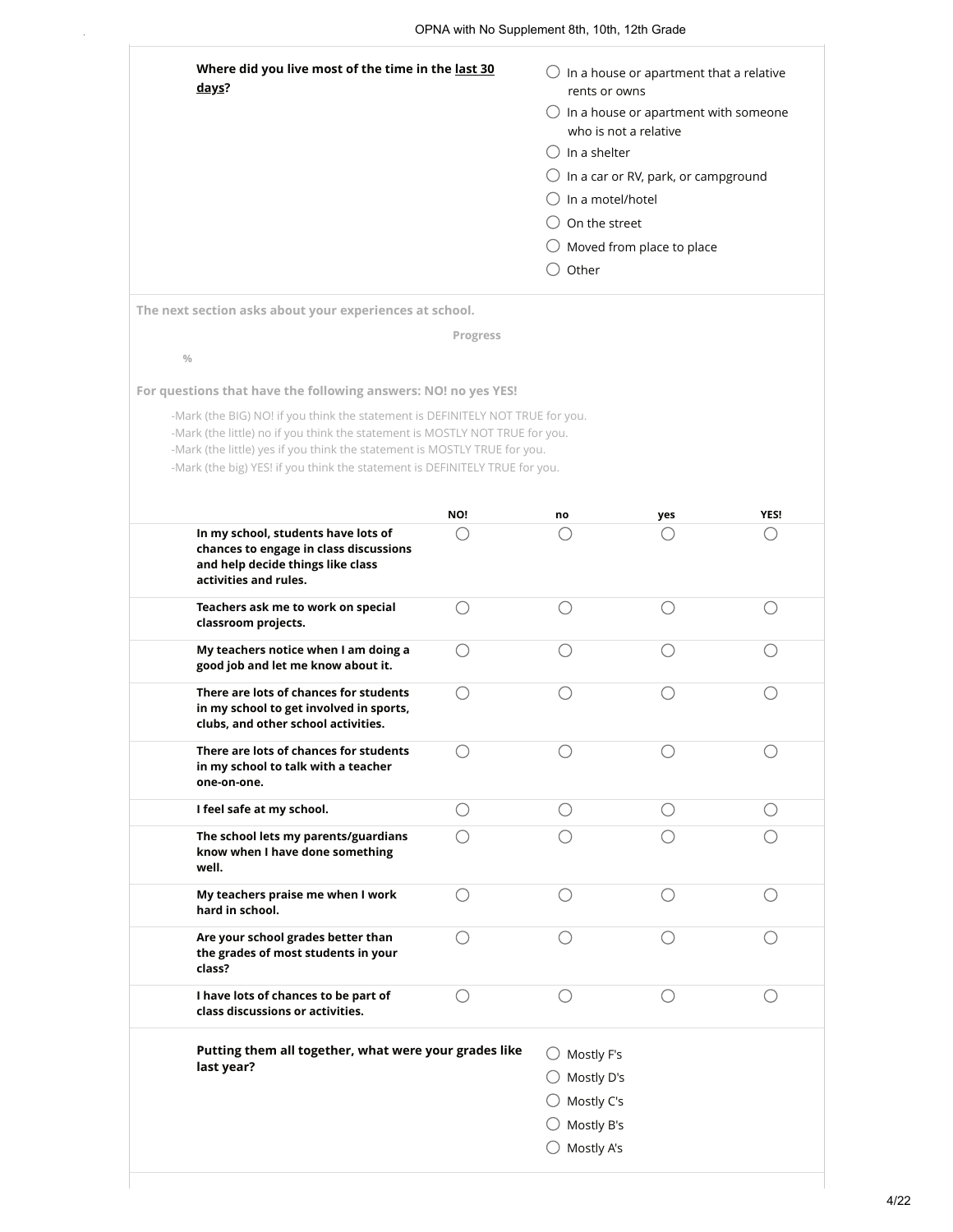|                                                                     | OPNA with No Supplement 8th, 10th, 12th Grade |             |                                                   |            |                           |
|---------------------------------------------------------------------|-----------------------------------------------|-------------|---------------------------------------------------|------------|---------------------------|
| How important do you think the things you are                       |                                               |             | $\bigcirc$ Very Important                         |            |                           |
| learning in school are going to be for your later life?             |                                               |             | $\bigcirc$ Quite Important                        |            |                           |
|                                                                     |                                               |             | $\bigcirc$ Fairly Important                       |            |                           |
|                                                                     |                                               |             | Slightly Important                                |            |                           |
|                                                                     |                                               |             | $\bigcirc$ Not at all Important                   |            |                           |
| How interesting are most of your courses to you?                    |                                               |             | $\bigcirc$ Very Interesting and Stimulating       |            |                           |
|                                                                     |                                               |             | $\bigcirc$ Quite Interesting                      |            |                           |
|                                                                     |                                               |             | $\bigcirc$ Fairly Interesting                     |            |                           |
|                                                                     |                                               |             | $\bigcirc$ Slightly Interesting                   |            |                           |
|                                                                     |                                               |             | Not at all Interesting                            |            |                           |
| Now thinking back over the past year in school, how often did you:  |                                               |             |                                                   |            |                           |
| Enjoy being in school?                                              | Never<br>( )                                  | Seldom<br>O | <b>Sometimes</b>                                  | Often<br>O | <b>Almost Always</b><br>O |
| Hate being in school?                                               | $\bigcirc$                                    | $\bigcirc$  | $\bigcirc$                                        | $\bigcirc$ | $\bigcirc$                |
| Try to do your best work in school?                                 | $\bigcirc$                                    | $\bigcirc$  | О                                                 | $\bigcirc$ | $\bigcirc$                |
| Feel like the work you are assigned is<br>meaningful and important? | $\bigcirc$                                    | ∩           | ∩                                                 | ∩          | ∩                         |
| During the last four weeks, how many whole days of                  |                                               |             | $\bigcirc$ None                                   |            |                           |
| school have you missed because you skipped or 'cut'?                |                                               |             | $\bigcirc$ 1 day                                  |            |                           |
|                                                                     |                                               |             | $\bigcirc$ 2 days                                 |            |                           |
|                                                                     |                                               |             | $\bigcirc$ 3 days                                 |            |                           |
|                                                                     |                                               |             | $\bigcirc$ 4 to 5 days<br>$\bigcirc$ 6 to 10 days |            |                           |

| Definitely will<br>$\bigcirc$ Probably will<br>$\bigcirc$ Probably will not<br>$\bigcirc$ Definitely will not |
|---------------------------------------------------------------------------------------------------------------|
|                                                                                                               |

 $\bigcirc$  11 or more days

| In the last 30 days, how often have you been bullied?<br>Bullying is when one or more students threaten.<br>spread rumors about, hit, shove, or otherwise hurt<br>another student over and over again. |     |    | I have not been bullied<br>Once<br>2-3 times<br>About once a week<br>Several times a week |             |  |  |  |
|--------------------------------------------------------------------------------------------------------------------------------------------------------------------------------------------------------|-----|----|-------------------------------------------------------------------------------------------|-------------|--|--|--|
|                                                                                                                                                                                                        | NO! | no | yes                                                                                       | <b>YES!</b> |  |  |  |
| Do you think bullying is a problem in<br>your school?                                                                                                                                                  |     |    |                                                                                           |             |  |  |  |
| Do you feel like student violence is a<br>problem in your school?                                                                                                                                      |     |    |                                                                                           |             |  |  |  |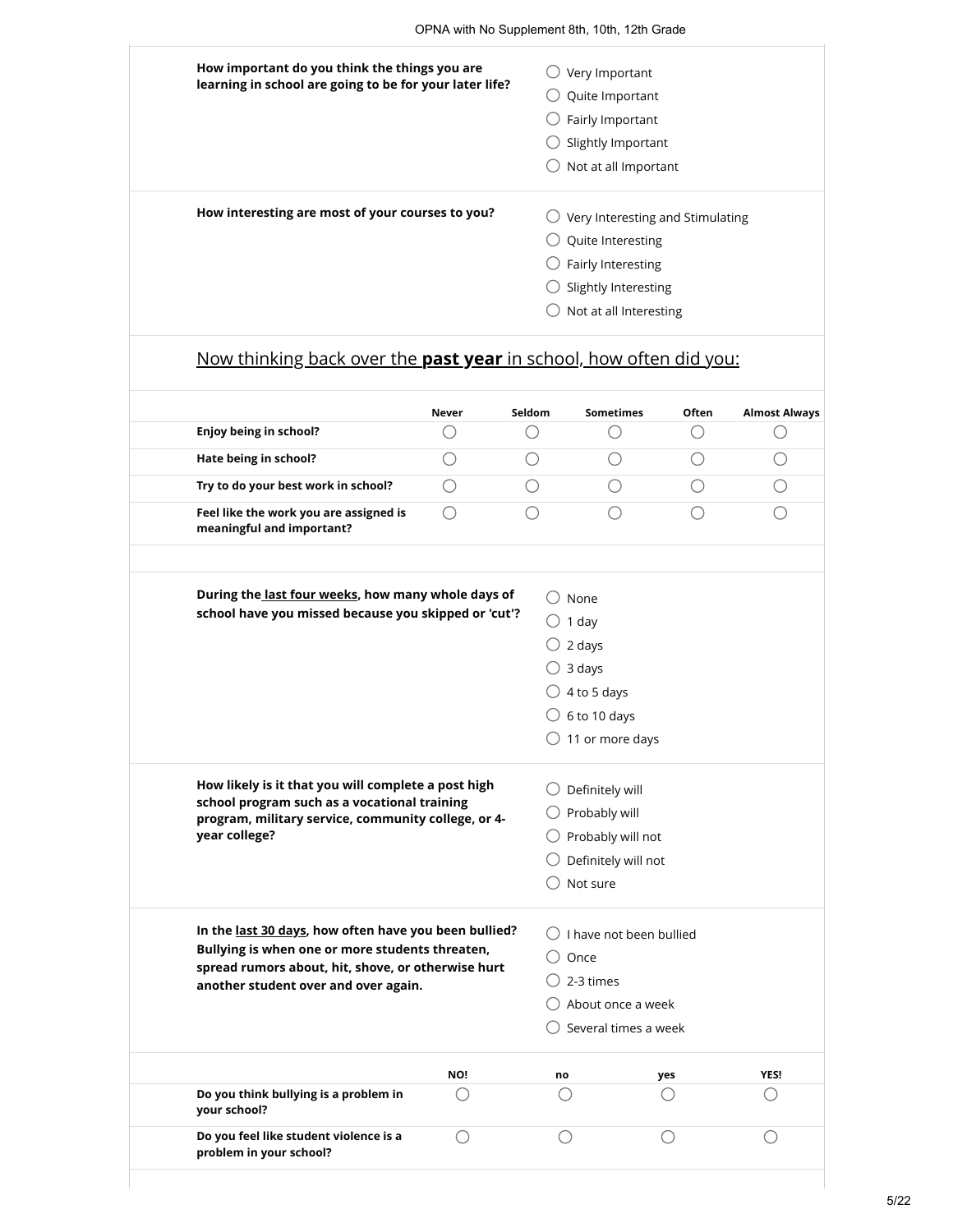| Do you believe cyber-bullying is a                                                                                                                                                                                                                                                                                         |                                             |            |            |                                             |    |
|----------------------------------------------------------------------------------------------------------------------------------------------------------------------------------------------------------------------------------------------------------------------------------------------------------------------------|---------------------------------------------|------------|------------|---------------------------------------------|----|
| problem in your school?                                                                                                                                                                                                                                                                                                    |                                             |            |            |                                             | () |
| The next questions ask about your feelings and experiences in other parts of your life.                                                                                                                                                                                                                                    |                                             |            |            |                                             |    |
|                                                                                                                                                                                                                                                                                                                            | Progress                                    |            |            |                                             |    |
| $\frac{0}{0}$                                                                                                                                                                                                                                                                                                              |                                             |            |            |                                             |    |
|                                                                                                                                                                                                                                                                                                                            |                                             |            |            |                                             |    |
| For questions that have the following answers: NO! no yes YES!                                                                                                                                                                                                                                                             |                                             |            |            |                                             |    |
| -Mark (the BIG) NO! if you think the statement is DEFINITELY NOT TRUE for you.<br>-Mark (the little) no if you think the statement is MOSTLY NOT TRUE for you.<br>-Mark (the little) yes if you think the statement is MOSTLY TRUE for you.<br>-Mark (the big) YES! if you think the statement is DEFINITELY TRUE for you. |                                             |            |            |                                             |    |
| Think of your four best friends (the friends you feel closest to). In the past<br>year (12 months), how many of your best friends have:                                                                                                                                                                                    |                                             |            |            |                                             |    |
|                                                                                                                                                                                                                                                                                                                            | 0                                           | 1          | 2          | з                                           |    |
| Participated in clubs, organizations,<br>or activities at school?                                                                                                                                                                                                                                                          | €                                           | ◯          | ∩          | ∩                                           |    |
| <b>Smoked cigarettes?</b>                                                                                                                                                                                                                                                                                                  | $\bigcirc$                                  | $\bigcirc$ | $\bigcirc$ | $\bigcirc$                                  |    |
| Used a vaping product (a vape) or e-<br>cigarette (for tobacco or nicotine<br>purposes)?                                                                                                                                                                                                                                   | ◯                                           | ∩          | ∩          | ∩                                           |    |
| Tried beer, wine, or hard liquor (for<br>example, vodka, whiskey, or gin)<br>when their parents didn't know<br>about it?                                                                                                                                                                                                   | $\bigcirc$                                  | $\bigcirc$ | $\bigcirc$ | $\bigcirc$                                  |    |
| Made a commitment to stay drug-<br>free?                                                                                                                                                                                                                                                                                   | O                                           | $\bigcirc$ | $\bigcirc$ | ∩                                           |    |
| Used marijuana? (This includes:<br>smoking marijuana, using electronic<br>vaping products for marijuana only (a<br>dab pen), or eating or consuming<br>marijuana through infused foods<br>such as candy, cookies, etc.)                                                                                                    | O                                           | O          | O          | $\left(\begin{array}{c} \end{array}\right)$ |    |
| Tried to do well in school?                                                                                                                                                                                                                                                                                                | Ω                                           | ()         | $\bigcirc$ | ◯                                           |    |
| Used LSD, cocaine, meth, or other<br>illegal drugs?                                                                                                                                                                                                                                                                        | ( )                                         |            | ()         |                                             |    |
| Been suspended from school?                                                                                                                                                                                                                                                                                                | ()                                          | ()         | ( )        | $($ )                                       |    |
| <b>Liked school?</b>                                                                                                                                                                                                                                                                                                       | ()                                          |            | $($ )      |                                             |    |
| Carried a handgun? (not guns carried<br>when hunting or while used in sport,<br>such as target shooting)                                                                                                                                                                                                                   | ◯                                           | ◯          | ◯          |                                             |    |
| Sold illegal drugs?                                                                                                                                                                                                                                                                                                        | O                                           | ()         | ( )        | ( )                                         |    |
|                                                                                                                                                                                                                                                                                                                            | $\left(\begin{array}{c} \end{array}\right)$ |            | $($ )      |                                             |    |
| <b>Regularly attended religious services?</b>                                                                                                                                                                                                                                                                              |                                             |            |            |                                             |    |
| Stolen or tried to steal a motor<br>vehicle such as a car or motorcycle?                                                                                                                                                                                                                                                   | Ω                                           |            | ( )        |                                             |    |
| Been arrested?                                                                                                                                                                                                                                                                                                             | ()                                          | ()         | ( )        | $($ )                                       |    |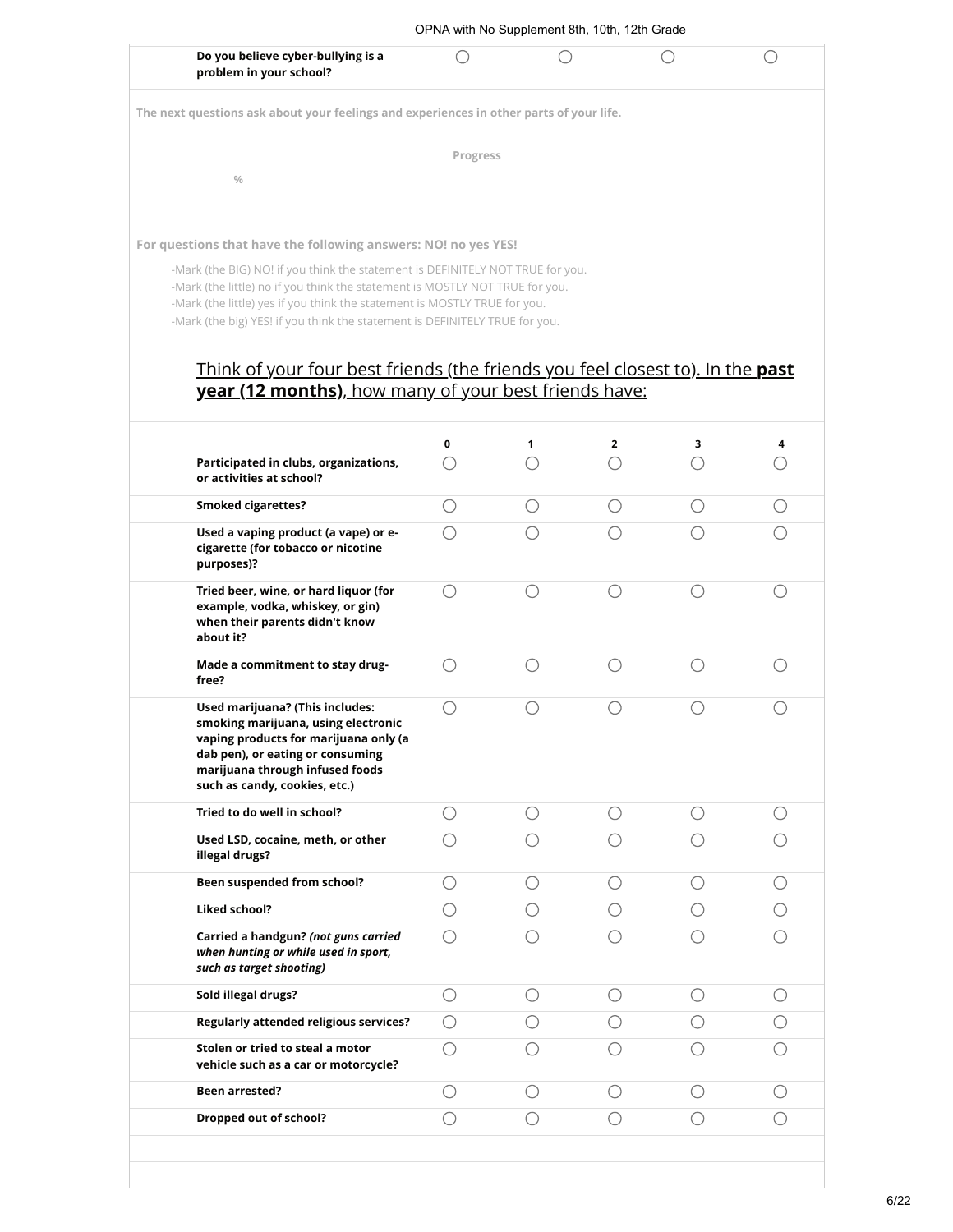**On how many occasions (if any) have you had alcoholic beverages (beer, wine, or hard liquor) to drink in your lifetime - more than just a few sips?** *(Do not include drinking a few sips of wine for religious purposes.)*  $\bigcirc$  0 occasions  $\bigcirc$  1 to 2  $\bigcirc$  3 to 5  $\bigcirc$  6 to 9  $\bigcirc$  10 to 19  $\bigcirc$  20 to 39  $\bigcirc$  40 +

## How old were you when you first **(even if only one time)**:

|                                                                                                                                                                                                                         |            | $10$ or<br>Never younger | 11         | 12         | 13         | 14         | 15                                          | 16         | 17 or<br>older |
|-------------------------------------------------------------------------------------------------------------------------------------------------------------------------------------------------------------------------|------------|--------------------------|------------|------------|------------|------------|---------------------------------------------|------------|----------------|
| Used marijuana? (This includes:<br>smoking marijuana, using electronic<br>vaping products for marijuana only (a<br>dab pen), or eating or consuming<br>marijuana through infused foods such<br>as candy, cookies, etc.) |            |                          |            | ∩          | ∩          | ∩          | ◯                                           | ◯          |                |
| Smoked a cigarette, even just a puff?                                                                                                                                                                                   | O          | ∩                        | О          | О          | О          | О          | $\left(\begin{array}{c} \end{array}\right)$ | О          |                |
| Used a vaping product (a vape) or e-<br>cigarette (for tobacco or nicotine<br>purposes)?                                                                                                                                |            |                          |            |            |            | ∩          |                                             |            |                |
| Had more than a sip or two of beer,<br>wine, or hard liquor (for example,<br>vodka, whiskey, or gin)? (Do not include<br>drinking a few sips of wine for religious<br>purposes.)                                        | ◯          | ∩                        |            | ∩          | ∩          | ∩          | ( )                                         | ◯          |                |
| Began drinking alcoholic beverages<br>regularly, that is, at least once or twice<br>a month? (Do not include drinking a few<br>sips of wine for religious purposes.)                                                    | ( )        |                          |            |            |            |            |                                             |            |                |
| Used meth?                                                                                                                                                                                                              | О          | O                        | О          | O          | $\bigcirc$ | $\bigcirc$ | Ω                                           | $\bigcirc$ | ◯              |
| <b>Used heroin?</b>                                                                                                                                                                                                     | $\bigcirc$ | $\bigcirc$               | $\bigcirc$ | $\bigcirc$ | $\bigcirc$ | $\bigcirc$ | $\bigcirc$                                  | $\bigcirc$ |                |
| Used prescription pain relievers (such<br>as Vicodin, OxyContin, Percocet, or<br>Codeine) without a doctor telling you<br>to take them?                                                                                 | ◯          | ∩                        |            | ∩          | ∩          | ∩          |                                             |            |                |
| Used prescription stimulants (such as<br>Ritalin, Adderall, or Dexedrine)<br>without a doctor telling you to take<br>them?                                                                                              |            |                          |            |            |            |            |                                             |            |                |
| <b>Used prescription sedatives</b><br>(tranquilizers, such as Valium or<br>Xanax, barbiturates, or sleeping pills)<br>without a doctor telling you to take<br>them?                                                     | ( )        |                          |            |            |            |            |                                             |            |                |
| Used over the counter drugs (such as<br>cough syrup, cold medicine, or diet<br>pills) for the purpose of getting high?                                                                                                  |            |                          |            |            |            |            |                                             |            |                |
| Sniffed glue, breathed the contents of<br>an aerosol spray can, or inhaled other<br>gases or sprays, in order to get high?                                                                                              | $\bigcirc$ | $\bigcirc$               | О          | $\bigcirc$ | $\bigcirc$ | $\bigcirc$ | О                                           | $\bigcirc$ | О              |
| Used phenoxydine? (pox, px, breeze)                                                                                                                                                                                     | $\bigcirc$ | $\bigcirc$               | $\bigcirc$ | $\bigcirc$ | $\bigcirc$ | $\bigcirc$ | О                                           | $\bigcirc$ | ∩              |
| Used some other drug not listed above<br>to get high?                                                                                                                                                                   | O          | О                        | ∩          | ∩          | ◯          | $\bigcirc$ |                                             | ∩          | ○              |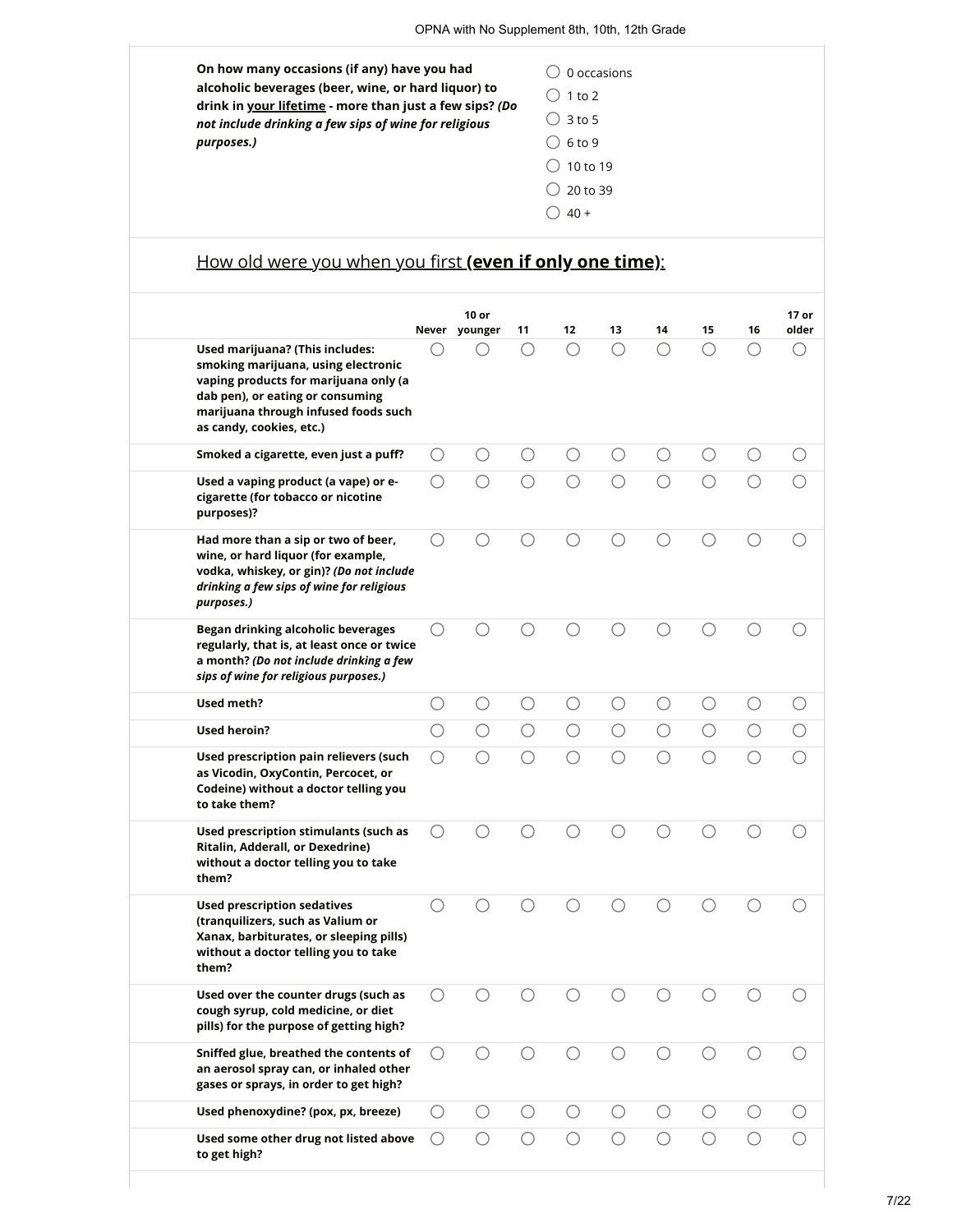|                                                                                                                                                                                                                        |            | OPNA with No Supplement 8th, 10th, 12th Grade |            |                                           |                                             |                                                            |            |                  |            |
|------------------------------------------------------------------------------------------------------------------------------------------------------------------------------------------------------------------------|------------|-----------------------------------------------|------------|-------------------------------------------|---------------------------------------------|------------------------------------------------------------|------------|------------------|------------|
| Got suspended from school?                                                                                                                                                                                             | ∩          |                                               |            | ()                                        | $\left(\begin{array}{c} \end{array}\right)$ | ∩                                                          | O          | $\bigcirc$       | $\bigcirc$ |
| Got arrested?                                                                                                                                                                                                          | $\bigcirc$ | $\bigcirc$                                    | $\bigcirc$ | $\bigcirc$                                | $\bigcirc$                                  | $\bigcirc$                                                 | $\bigcirc$ | $\bigcirc$       | $\bigcirc$ |
| Carried a handgun? (not guns carried<br>when hunting or while used in sport,<br>such as target shooting)                                                                                                               | $\bigcirc$ | $\bigcirc$                                    | $\bigcirc$ | $\bigcirc$                                | $\bigcirc$                                  | $\bigcirc$                                                 | O          | О                | ()         |
| Attacked someone with the idea of<br>seriously hurting them?                                                                                                                                                           | $\bigcirc$ | ◯                                             | ○          | $\bigcirc$                                | ∩                                           | $\bigcirc$                                                 | O          | О                | ◯          |
| How wrong do you think it is for someone your age to:                                                                                                                                                                  |            |                                               |            |                                           |                                             |                                                            |            |                  |            |
|                                                                                                                                                                                                                        |            | <b>Very Wrong</b>                             |            | <b>Wrong</b>                              |                                             | <b>A Little Bit Wrong</b>                                  |            | Not Wrong at All |            |
| Take a handgun to school?                                                                                                                                                                                              |            | ( )                                           |            | О                                         |                                             | O                                                          |            | ()               |            |
| Steal anything worth more than \$5?                                                                                                                                                                                    |            | ()                                            |            | ()                                        |                                             | ()                                                         |            | ()               |            |
| Pick a fight with someone?                                                                                                                                                                                             |            | O                                             |            | ()                                        |                                             | ()                                                         |            |                  |            |
| Attack someone with the idea of<br>seriously hurting them?                                                                                                                                                             |            | $\bigcirc$                                    |            | ∩                                         |                                             | O                                                          |            |                  |            |
| Stay away from school all day when<br>their parents think they are at school?                                                                                                                                          |            | $\left(\right)$                               |            | ∩                                         |                                             | ∩                                                          |            | ()               |            |
| Drink beer, wine, or hard liquor (for<br>example, vodka, whiskey, or gin)<br>regularly (Do not include drinking a few<br>sips of wine for religious purposes.)                                                         |            | ()                                            |            | $( \ )$                                   |                                             | ()                                                         |            |                  |            |
| <b>Smoke cigarettes?</b>                                                                                                                                                                                               |            | O                                             |            | O                                         |                                             | $\bigcirc$                                                 |            |                  |            |
| Use a vaping product (a vape) or e-<br>cigarette (for tobacco or nicotine<br>purposes)?                                                                                                                                |            | $\bigcirc$                                    |            | ○                                         |                                             | O                                                          |            |                  |            |
| Use marijuana? (This includes:<br>smoking marijuana, using electronic<br>vaping products for marijuana only (a<br>dab pen), or eating or consuming<br>marijuana through infused foods such<br>as candy, cookies, etc.) |            | ◯                                             |            | ()                                        |                                             | $\left(\begin{smallmatrix} \ \ \ \end{smallmatrix}\right)$ |            |                  |            |
| Use LSD, cocaine, meth, or another<br>illegal drug?                                                                                                                                                                    |            |                                               |            |                                           |                                             |                                                            |            |                  |            |
| Use prescription drugs without a<br>doctor telling you to take them?                                                                                                                                                   |            | О                                             |            | ∩                                         |                                             | ∩                                                          |            | ()               |            |
| How do you feel about someone your age having one<br>or two drinks of an alcoholic beverage nearly every<br>day?                                                                                                       |            |                                               |            | $\bigcirc$ Neither approve nor disapprove | Strongly disapprove                         | Somewhat disapprove<br>Don't know or can't say             |            |                  |            |
| How many times in the past year (12 months) have you:                                                                                                                                                                  |            |                                               |            |                                           |                                             |                                                            |            |                  |            |
|                                                                                                                                                                                                                        |            | 1 or 2                                        | 3 to 5     | 6 to 9                                    |                                             | 10 to 19                                                   | 20 to 29   | 30 to 39         | $40 +$     |
| <b>Reen suspended from school?</b>                                                                                                                                                                                     | Never      | times                                         | times      | times<br>∩                                |                                             | times                                                      | times<br>∩ | times            | times      |

| Been suspended from school?                                                                              |  |  |  |  |
|----------------------------------------------------------------------------------------------------------|--|--|--|--|
| Carried a handgun? (not guns carried<br>when hunting or while used in sport,<br>such as target shooting) |  |  |  |  |
| Sold illegal drugs?                                                                                      |  |  |  |  |
| Stolen or tried to steal a motor<br>vehicle such as a car or motorcycle?                                 |  |  |  |  |
|                                                                                                          |  |  |  |  |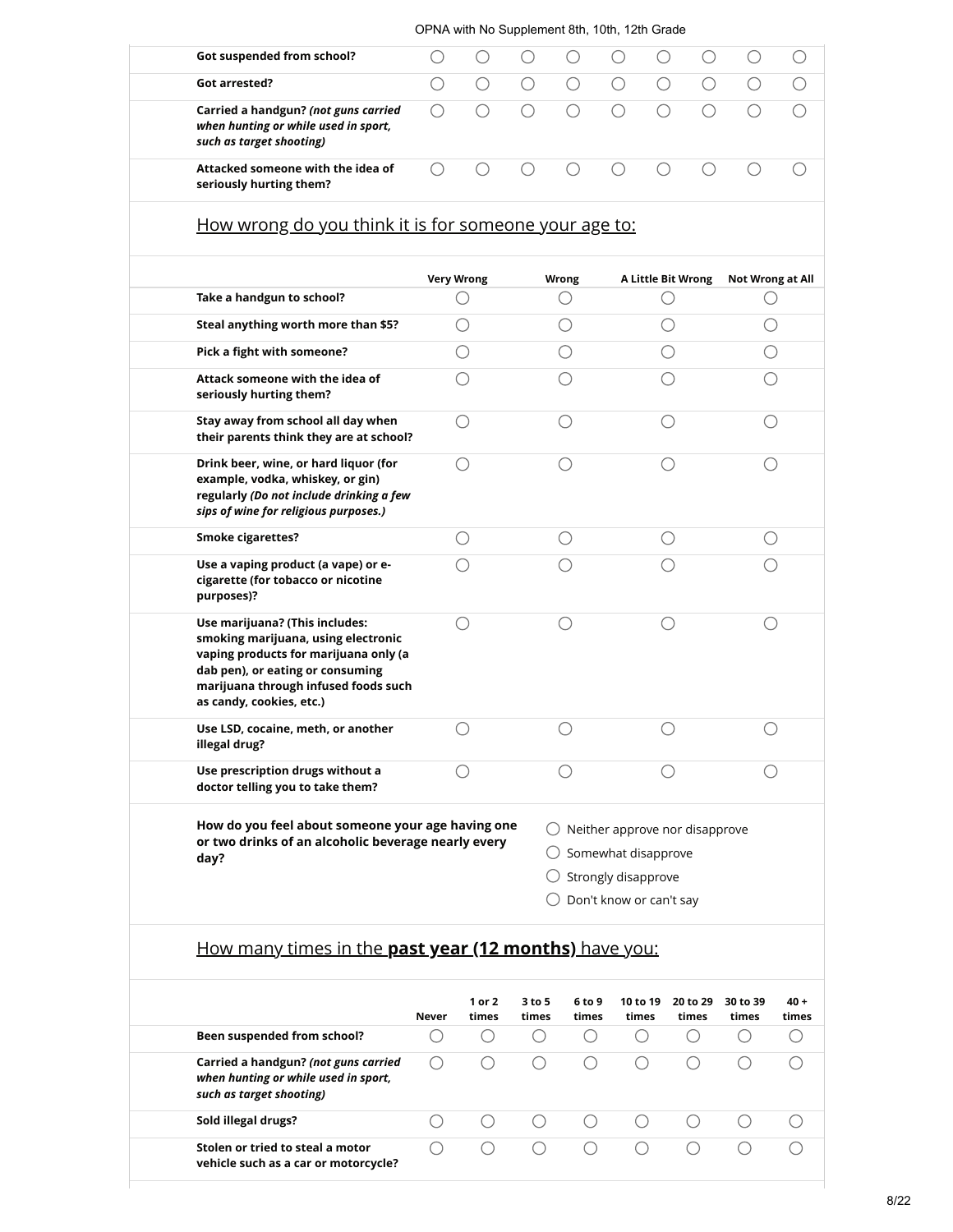| Participated in clubs, organizations,<br>or activities at school or in your<br>community? |   |  |  |  |
|-------------------------------------------------------------------------------------------|---|--|--|--|
| <b>Been arrested?</b>                                                                     |   |  |  |  |
| Done extra work on your own for<br>school?                                                | ( |  |  |  |
| Attacked someone with the idea of<br>seriously hurting them?                              |   |  |  |  |
| Been drunk or high at school?                                                             |   |  |  |  |
| Volunteered to do community<br>service?                                                   |   |  |  |  |
| Taken a handgun to school?                                                                |   |  |  |  |

**Progress**

**For questions that have the following answers: NO! no yes YES!**

**%**

-Mark (the BIG) NO! if you think the statement is DEFINITELY NOT TRUE for you. -Mark (the little) no if you think the statement is MOSTLY NOT TRUE for you. -Mark (the little) yes if you think the statement is MOSTLY TRUE for you. -Mark (the big) YES! if you think the statement is DEFINITELY TRUE for you.

# On how many occasions **(if any)** have you:

|                                                                                                                                                                                                                                                    | 0<br>occasions | 1 to 2  | 3 to 5 | 6 to 9 | 10 to 19 | 20 to 39 | $40 +$ |
|----------------------------------------------------------------------------------------------------------------------------------------------------------------------------------------------------------------------------------------------------|----------------|---------|--------|--------|----------|----------|--------|
| Had beer, wine, or hard liquor to drink<br>during the past 30 days? (Do not<br>include drinking a few sips of wine for<br>religious purposes.)                                                                                                     | $( \ )$        |         |        |        |          |          |        |
| Used marijuana during the past 30<br>days? (This includes: smoking<br>marijuana, using electronic vaping<br>products for marijuana only (a dab<br>pen), or eating or consuming<br>marijuana through infused foods such<br>as candy, cookies, etc.) | ( )            |         |        |        |          |          |        |
| Used cocaine or crack during the past<br>30 days?                                                                                                                                                                                                  | ∩              |         |        |        |          |          |        |
| Sniffed glue, breathed the contents of<br>an aerosol spray can, or inhaled other<br>gases or sprays, in order to get high<br>during the past 30 days?                                                                                              | ( )            |         |        |        |          |          |        |
| Used phenoxydine (pox, px, breeze)<br>during the past 30 days?                                                                                                                                                                                     | ◯              |         |        |        |          |          |        |
| Used meth in the past 30 days?                                                                                                                                                                                                                     | ∩              | ()      | ∩      |        | ∩        | ()       |        |
| Used heroin during the past 30 days?                                                                                                                                                                                                               | ○              | $( \ )$ | ◯      |        | ()       | ( )      |        |
| Used prescription pain relievers (such<br>as Vicodin, OxyContin, Percocet, or<br>Codeine) without a doctor telling you<br>to take them, during the past 30 days?                                                                                   | ∩              |         |        |        |          |          |        |
| Used prescription stimulants (such as<br>Ritalin, Adderall, or Dexedrine)<br>without a doctor telling you to take<br>them during the past 30 days?                                                                                                 | $( \ )$        |         |        |        |          |          |        |
|                                                                                                                                                                                                                                                    |                |         |        |        |          |          |        |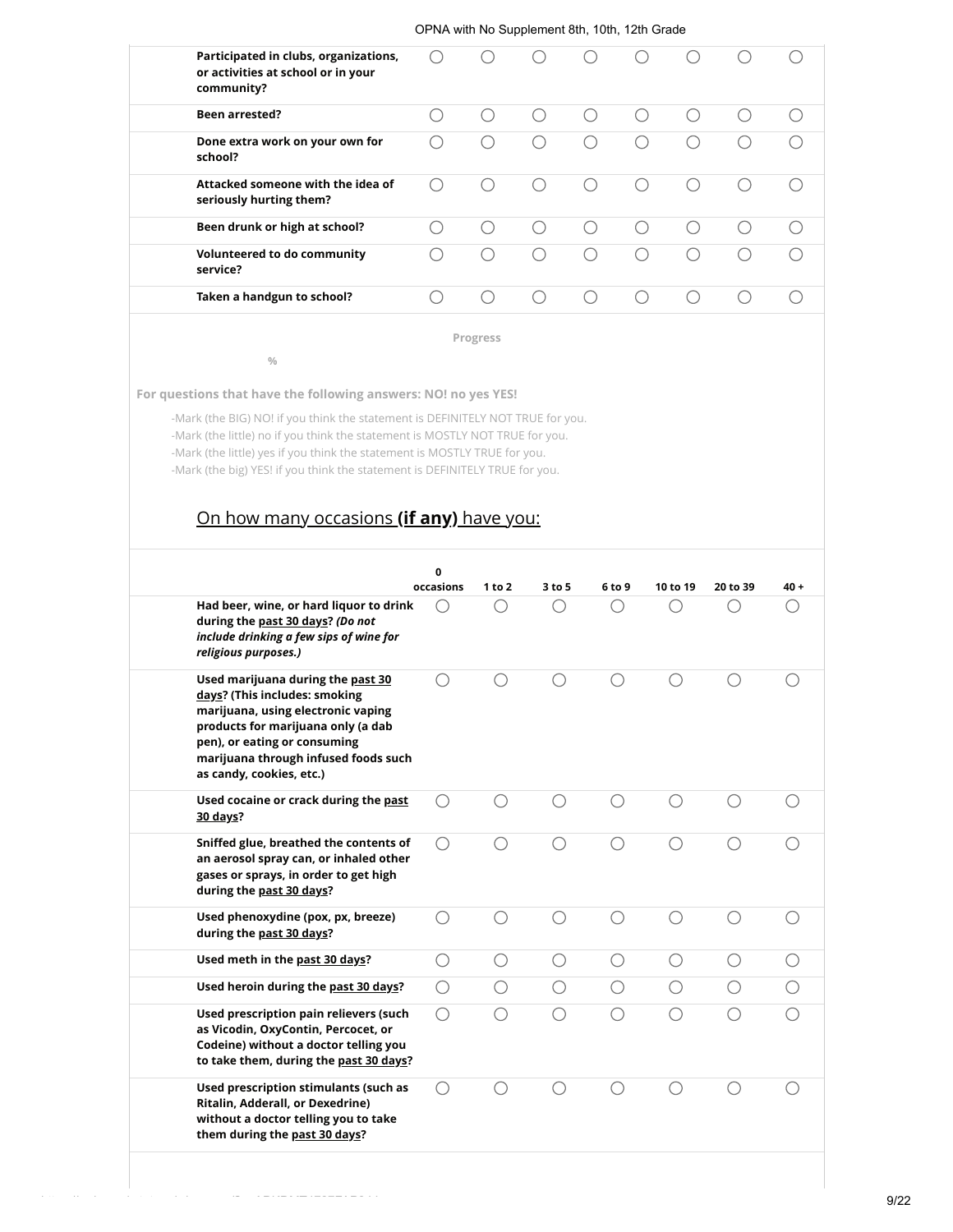| <b>Used prescription sedatives</b><br>(tranquilizers, such as Valium or<br>Xanax, barbiturates, or sleeping pills)<br>without a doctor telling you to take<br>them during the past 30 days? | ( ) |   |                                            |                                                                                                                              |                                                                                                                                                                                                                                                        | ⊖ | ( ) |
|---------------------------------------------------------------------------------------------------------------------------------------------------------------------------------------------|-----|---|--------------------------------------------|------------------------------------------------------------------------------------------------------------------------------|--------------------------------------------------------------------------------------------------------------------------------------------------------------------------------------------------------------------------------------------------------|---|-----|
| Used over the counter drugs (such as<br>cough syrup, cold medicine, or diet<br>pills) for the purposes of getting high<br>during the past 30 days?                                          | О   | ◯ | ∩                                          |                                                                                                                              | ∩                                                                                                                                                                                                                                                      | ∩ | C   |
| During the past 12 months, how often do you recall<br>hearing, reading, or watching an advertisement about<br>the prevention of substance use?                                              |     |   | $\bigcirc$ Never                           |                                                                                                                              | $\bigcirc$ Before, but not in the past year<br>$\bigcirc$ A few times in the past year                                                                                                                                                                 |   |     |
|                                                                                                                                                                                             |     |   |                                            | Once a month<br>Once a week or more<br>$\bigcirc$ Almost everyday                                                            |                                                                                                                                                                                                                                                        |   |     |
| Think back over the last two weeks. How many times<br>have you had five or more alcoholic drinks in a row?                                                                                  |     |   | $\cup$ None<br>$\cup$ Once<br>$\cup$ Twice | $\bigcirc$ 3 to 5 times                                                                                                      |                                                                                                                                                                                                                                                        |   |     |
|                                                                                                                                                                                             |     |   |                                            | $\bigcirc$ 6 to 9 times<br>$\bigcirc$ 10 or more times                                                                       |                                                                                                                                                                                                                                                        |   |     |
| How frequently have you used smokeless tobacco<br>during the past 30 days?                                                                                                                  |     |   | ( )Never                                   | Once or twice<br>3 to 5 times a week<br>$\bigcirc$ About once a day<br>$\bigcirc$ More than once a day                       | $\bigcirc$ Once or twice per week                                                                                                                                                                                                                      |   |     |
| How frequently have you smoked cigarettes during<br>the past 30 days?                                                                                                                       |     |   | $\bigcirc$ Not at all                      |                                                                                                                              | $\bigcirc$ Less than one cigarette per day<br>$\bigcirc$ One to five cigarettes per day<br>$\bigcirc$ About one-half pack per day<br>$\bigcirc$ About one pack per day<br>$\bigcirc$ About one and one-half packs per day<br>Two packs or more per day |   |     |
| How frequently have you used a vaping product (a<br>vape) or e-cigarette (for tobacco or nicotine purposes)<br>during the past 30 days?                                                     |     |   | $\cup$ Never                               | $\bigcirc$ Once or twice<br>$\bigcirc$ 3 to 5 times a week<br>$\bigcirc$ About once a day<br>$\bigcirc$ More than once a day | $\bigcirc$ Once or twice per week                                                                                                                                                                                                                      |   |     |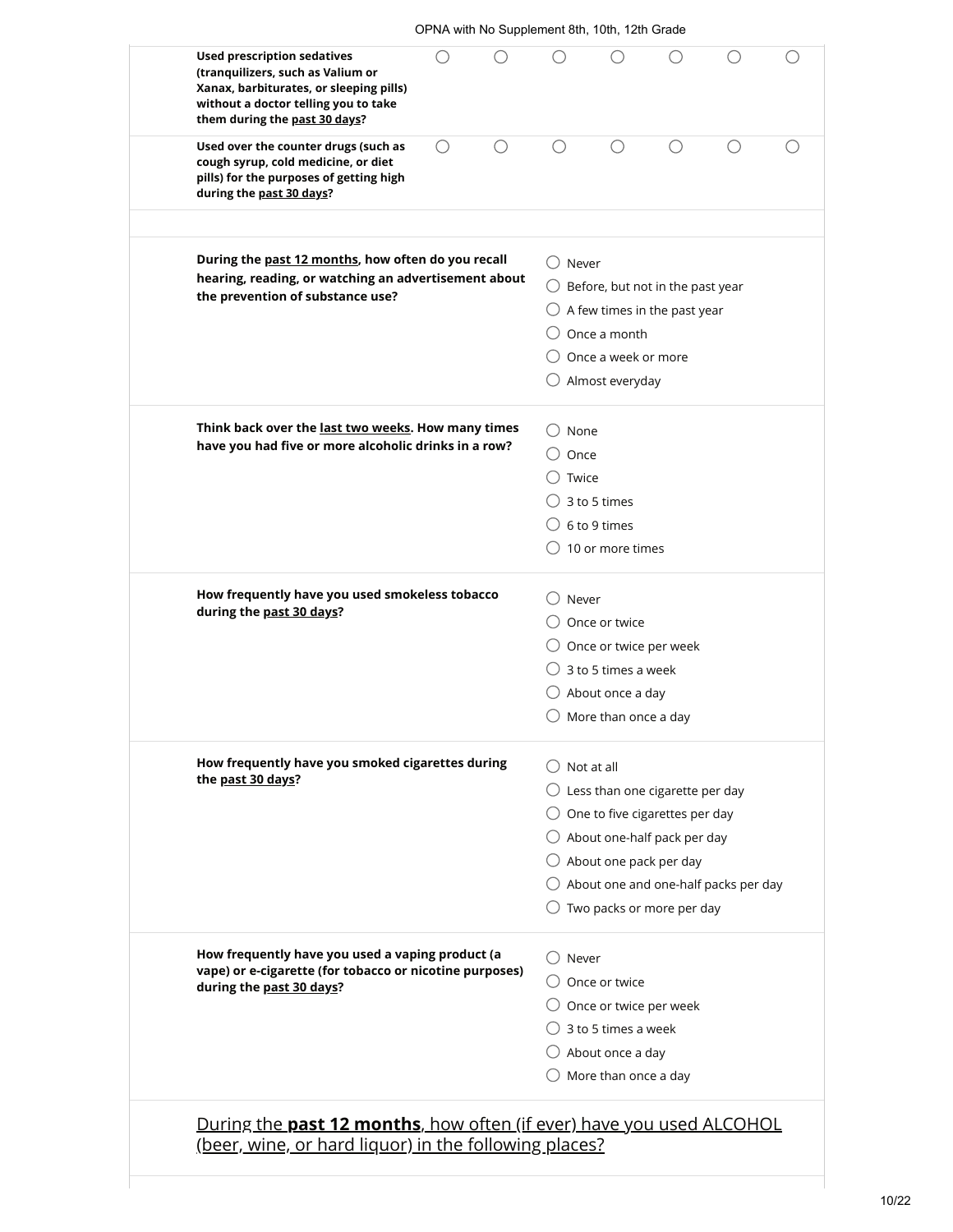|                                                                               | Not at all                                                                                        | 1-2 times                            | 3-5 times                                                    | 6 or more times                                    |  |  |  |
|-------------------------------------------------------------------------------|---------------------------------------------------------------------------------------------------|--------------------------------------|--------------------------------------------------------------|----------------------------------------------------|--|--|--|
| At a school dance, a game, or other<br>event.                                 |                                                                                                   |                                      |                                                              |                                                    |  |  |  |
| At school during the day.                                                     | ()                                                                                                | ()                                   | ()                                                           |                                                    |  |  |  |
|                                                                               |                                                                                                   |                                      |                                                              |                                                    |  |  |  |
|                                                                               | During the past 30 days, how many times did you<br>DRIVE a car or other vehicle when you had been |                                      |                                                              |                                                    |  |  |  |
| drinking alcohol?                                                             |                                                                                                   |                                      |                                                              |                                                    |  |  |  |
|                                                                               |                                                                                                   | 2 or 3 times                         |                                                              |                                                    |  |  |  |
|                                                                               |                                                                                                   | 4 or 5 times                         |                                                              |                                                    |  |  |  |
|                                                                               |                                                                                                   | 6 or more times                      |                                                              |                                                    |  |  |  |
| During the past 30 days, how many times did you RIDE                          |                                                                                                   | 0 times                              |                                                              |                                                    |  |  |  |
| in a car or other vehicle driven by someone who had<br>been drinking alcohol? |                                                                                                   | 1 time                               |                                                              |                                                    |  |  |  |
|                                                                               |                                                                                                   | 2 or 3 times                         |                                                              |                                                    |  |  |  |
|                                                                               |                                                                                                   |                                      | 4 or 5 times                                                 |                                                    |  |  |  |
|                                                                               |                                                                                                   | 6 or more times                      |                                                              |                                                    |  |  |  |
| If you drank ALCOHOL (beer, wine, or hard liquor) and                         |                                                                                                   |                                      | I did not use alcohol in the past year                       |                                                    |  |  |  |
| not just a sip or taste in the past year, how did you                         |                                                                                                   | I bought it myself with a fake ID    |                                                              |                                                    |  |  |  |
| USUALLY get it? (Mark all that apply.)                                        |                                                                                                   | I bought it myself without a fake ID |                                                              |                                                    |  |  |  |
|                                                                               |                                                                                                   | older                                | I got it from someone I know age 21 or                       |                                                    |  |  |  |
|                                                                               |                                                                                                   | 21                                   | I got it from someone I know under age                       |                                                    |  |  |  |
|                                                                               |                                                                                                   |                                      | I got it from my brother or sister                           |                                                    |  |  |  |
|                                                                               |                                                                                                   |                                      | I got it from home with my<br>parents'/guardians' permission |                                                    |  |  |  |
|                                                                               |                                                                                                   |                                      | $\Box$ I got it from home <b>without</b> my                  |                                                    |  |  |  |
|                                                                               |                                                                                                   |                                      | parents'/guardians' permission                               |                                                    |  |  |  |
|                                                                               |                                                                                                   |                                      | $\Box$ I got it from another relative                        |                                                    |  |  |  |
|                                                                               |                                                                                                   |                                      |                                                              | $\Box$ I got it from my friend's parents/guardians |  |  |  |
|                                                                               |                                                                                                   |                                      |                                                              |                                                    |  |  |  |
|                                                                               |                                                                                                   | A stranger bought it for me          |                                                              |                                                    |  |  |  |
|                                                                               |                                                                                                   |                                      | I stole it from a store or shop                              |                                                    |  |  |  |
|                                                                               |                                                                                                   | store or shop                        | I stole it from somewhere other than a                       |                                                    |  |  |  |
|                                                                               |                                                                                                   |                                      | I got it at a bar or restaurant                              |                                                    |  |  |  |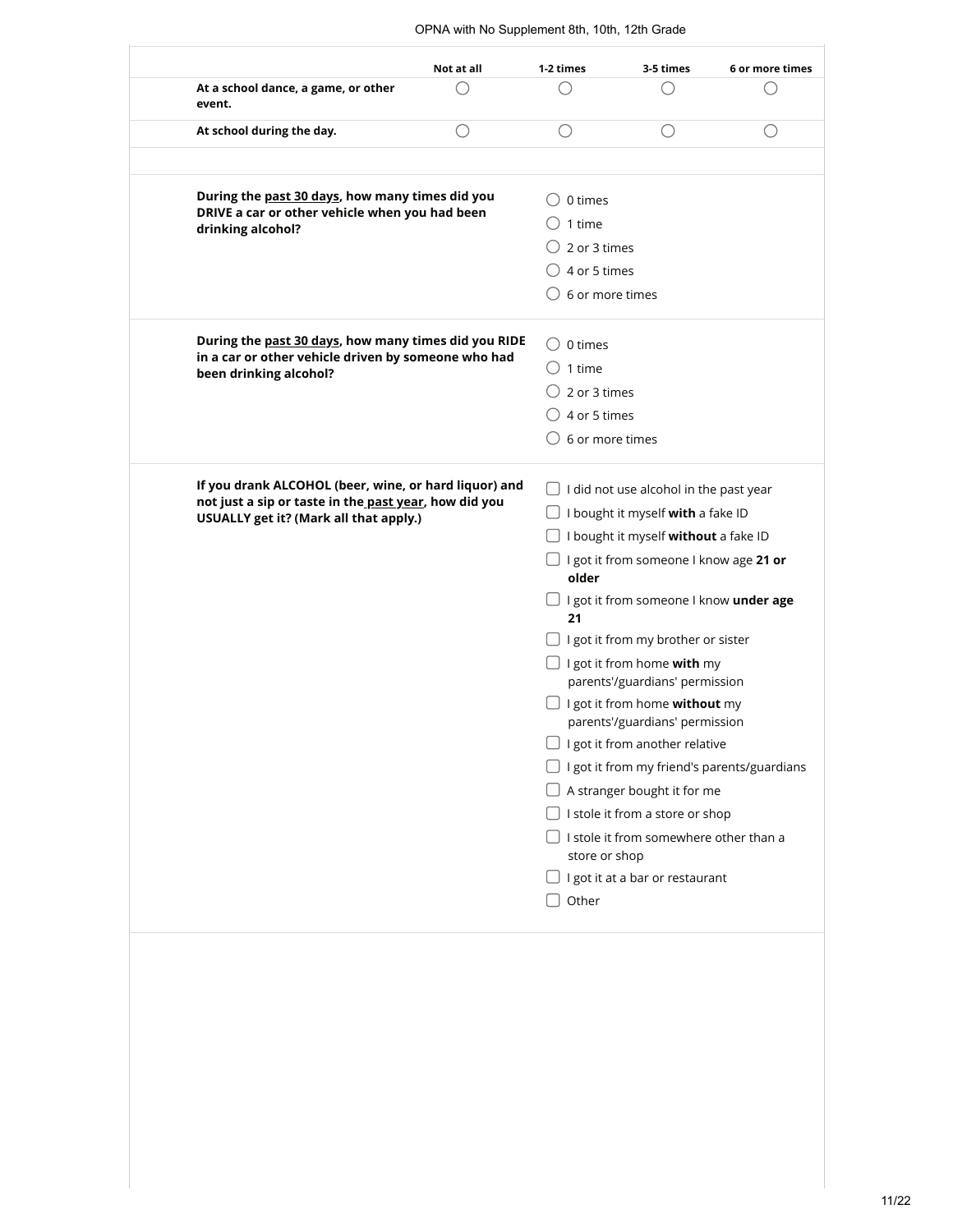| If you have ever used prescription drugs in order to<br>get high, not for a medical reason, how did you get<br>them? (Mark all that apply.)                                                                                                                                                                                   |    | I've never used prescription drugs to get<br>high<br>Friends<br>Family/Relatives<br>Parties<br>Home (e.g., Medicine Cabinet)<br>Doctor/Pharmacy<br>School<br>Other<br>Over the Internet                                                                                                                                                                   |           |  |  |
|-------------------------------------------------------------------------------------------------------------------------------------------------------------------------------------------------------------------------------------------------------------------------------------------------------------------------------|----|-----------------------------------------------------------------------------------------------------------------------------------------------------------------------------------------------------------------------------------------------------------------------------------------------------------------------------------------------------------|-----------|--|--|
|                                                                                                                                                                                                                                                                                                                               |    | Outside the United States (e.g., Mexico,<br>Canada)                                                                                                                                                                                                                                                                                                       |           |  |  |
| During the past 12 months, have you talked with at<br>least one of your parents or guardians about the<br>dangers of tobacco, alcohol, or other drug use? By<br>parents, we mean your biological parents, adoptive<br>parents, stepparents, or adult guardians - whether or<br>not they live with you. (Mark all that apply.) |    | No, I did not talk with my<br>parents/guardians about the dangers of<br>tobacco, alcohol or drug use.<br>Yes, I talked with my parents/guardians<br>about the dangers of tobacco use.<br>$\Box$ Yes, I talked with my parents/guardians<br>about the dangers of alcohol use.<br>Yes, I talked with my parents/guardians<br>about the dangers of drug use. |           |  |  |
| How often do you attend religious services or<br>activities?                                                                                                                                                                                                                                                                  |    | Never<br>Rarely<br>1-2 Times a Month<br>About Once a Week or More                                                                                                                                                                                                                                                                                         |           |  |  |
| In the <b>past 12 months:</b>                                                                                                                                                                                                                                                                                                 |    |                                                                                                                                                                                                                                                                                                                                                           |           |  |  |
|                                                                                                                                                                                                                                                                                                                               | No | Yes                                                                                                                                                                                                                                                                                                                                                       | Don't use |  |  |
| Have you spent more time using<br>alcohol than you intended?                                                                                                                                                                                                                                                                  |    |                                                                                                                                                                                                                                                                                                                                                           |           |  |  |
| Have you neglected some of your<br>usual responsibilities because of<br>using alcohol?                                                                                                                                                                                                                                        | () | ()                                                                                                                                                                                                                                                                                                                                                        | ()        |  |  |
| Have you wanted to cut down on your<br>alcohol use?                                                                                                                                                                                                                                                                           | () |                                                                                                                                                                                                                                                                                                                                                           |           |  |  |
| Has anyone objected to your alcohol<br>use?                                                                                                                                                                                                                                                                                   | () |                                                                                                                                                                                                                                                                                                                                                           |           |  |  |
| Did you frequently find yourself<br>thinking about using alcohol?                                                                                                                                                                                                                                                             | () |                                                                                                                                                                                                                                                                                                                                                           |           |  |  |
| Did you use alcohol to relieve feelings<br>such as sadness, anger, or boredom?                                                                                                                                                                                                                                                | () | ()                                                                                                                                                                                                                                                                                                                                                        | ()        |  |  |
| In the past 12 months:                                                                                                                                                                                                                                                                                                        |    |                                                                                                                                                                                                                                                                                                                                                           |           |  |  |
|                                                                                                                                                                                                                                                                                                                               | No | Yes                                                                                                                                                                                                                                                                                                                                                       | Don't use |  |  |
| Have you spent more time using<br>drugs than you intended?                                                                                                                                                                                                                                                                    |    |                                                                                                                                                                                                                                                                                                                                                           |           |  |  |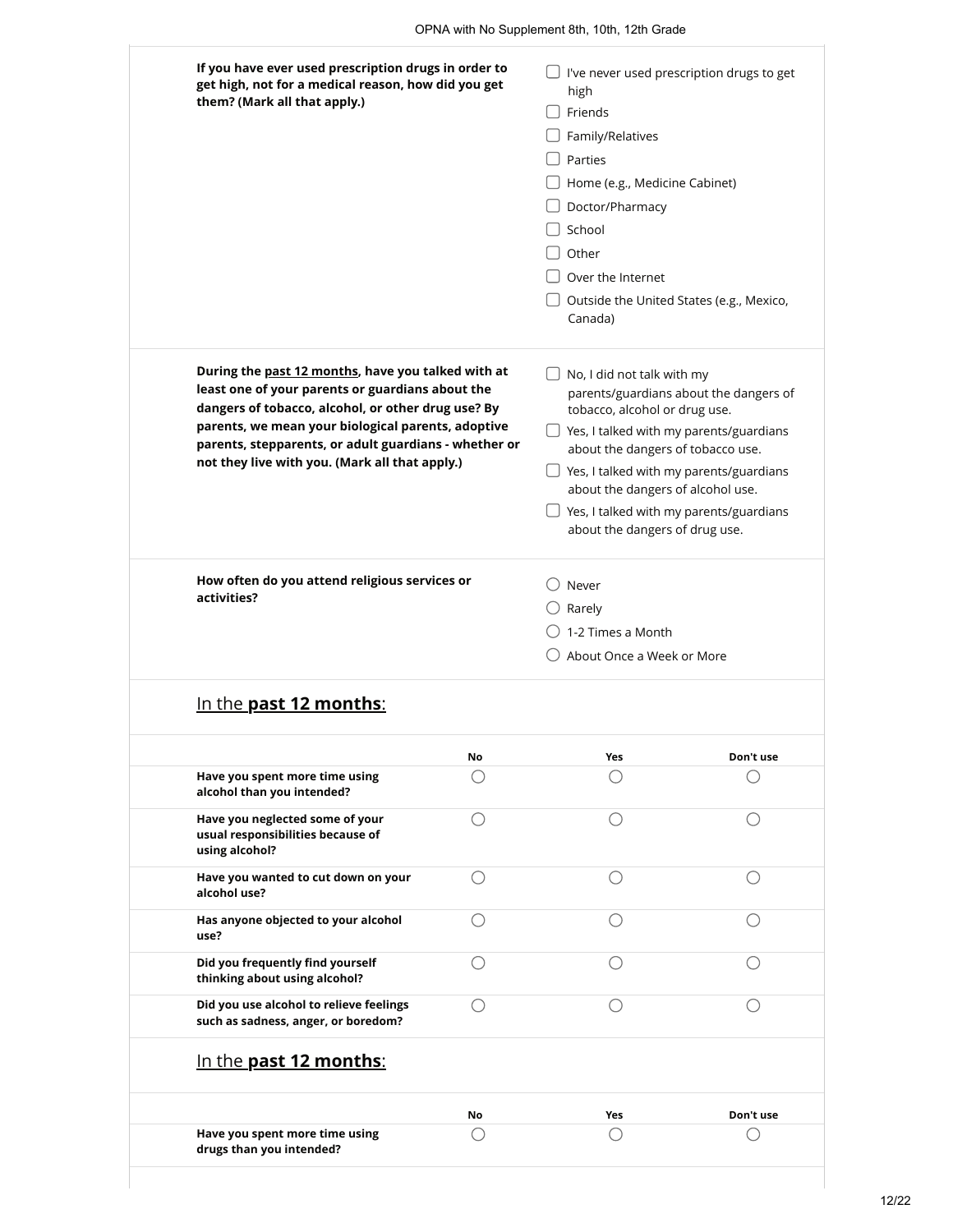| Have you neglected some of your<br>usual responsibilities because of<br>drugs? |          |  |  |  |  |  |
|--------------------------------------------------------------------------------|----------|--|--|--|--|--|
| Have you wanted to cut down on your<br>drug use?                               |          |  |  |  |  |  |
| Has anyone objected to your drug<br>use?                                       |          |  |  |  |  |  |
| Did you frequently find yourself<br>thinking about using drugs?                |          |  |  |  |  |  |
| Did you use drugs to relieve feelings<br>such as sadness, anger, or boredom?   |          |  |  |  |  |  |
|                                                                                | Progress |  |  |  |  |  |
| 0/0                                                                            |          |  |  |  |  |  |
| For questions that have the following answers: NO! no yes YES!                 |          |  |  |  |  |  |
| -Mark (the BIG) NO! if you think the statement is DEFINITELY NOT TRUE for you. |          |  |  |  |  |  |

-Mark (the little) no if you think the statement is MOSTLY NOT TRUE for you. -Mark (the little) yes if you think the statement is MOSTLY TRUE for you.

-Mark (the big) YES! if you think the statement is DEFINITELY TRUE for you.

|                                                                                                    | NO! | no | yes | YES! |
|----------------------------------------------------------------------------------------------------|-----|----|-----|------|
| I think sometimes it's okay to cheat at<br>school.                                                 |     |    |     |      |
| Sometimes I think that life is not<br>worth it.                                                    |     |    |     |      |
| At times I think I am no good at all.                                                              |     |    |     |      |
| All in all, I am inclined to think that I<br>am a failure.                                         |     |    |     |      |
| In the past year, have you felt<br>depressed or sad MOST days, even if<br>you felt okay sometimes? |     |    |     |      |
| It is all right to beat up people if they<br>start the fight.                                      |     |    |     |      |
| I think it is okay to take something<br>without asking if you can get away<br>with it.             |     |    |     |      |

## Is there an adult in your life, such as a parent, guardian, relative, teacher or neighbor, who you:

|                                             | NO! | no | yes | YES! |
|---------------------------------------------|-----|----|-----|------|
| Feel very close to.                         |     |    |     |      |
| Share your thoughts and feelings<br>with.   |     |    |     |      |
| Enjoy spending time with.                   |     |    |     |      |
| Could ask for help if you had a<br>problem. |     |    |     |      |

## How much do you think people risk harming themselves (physically or in <u>other ways) if they:</u>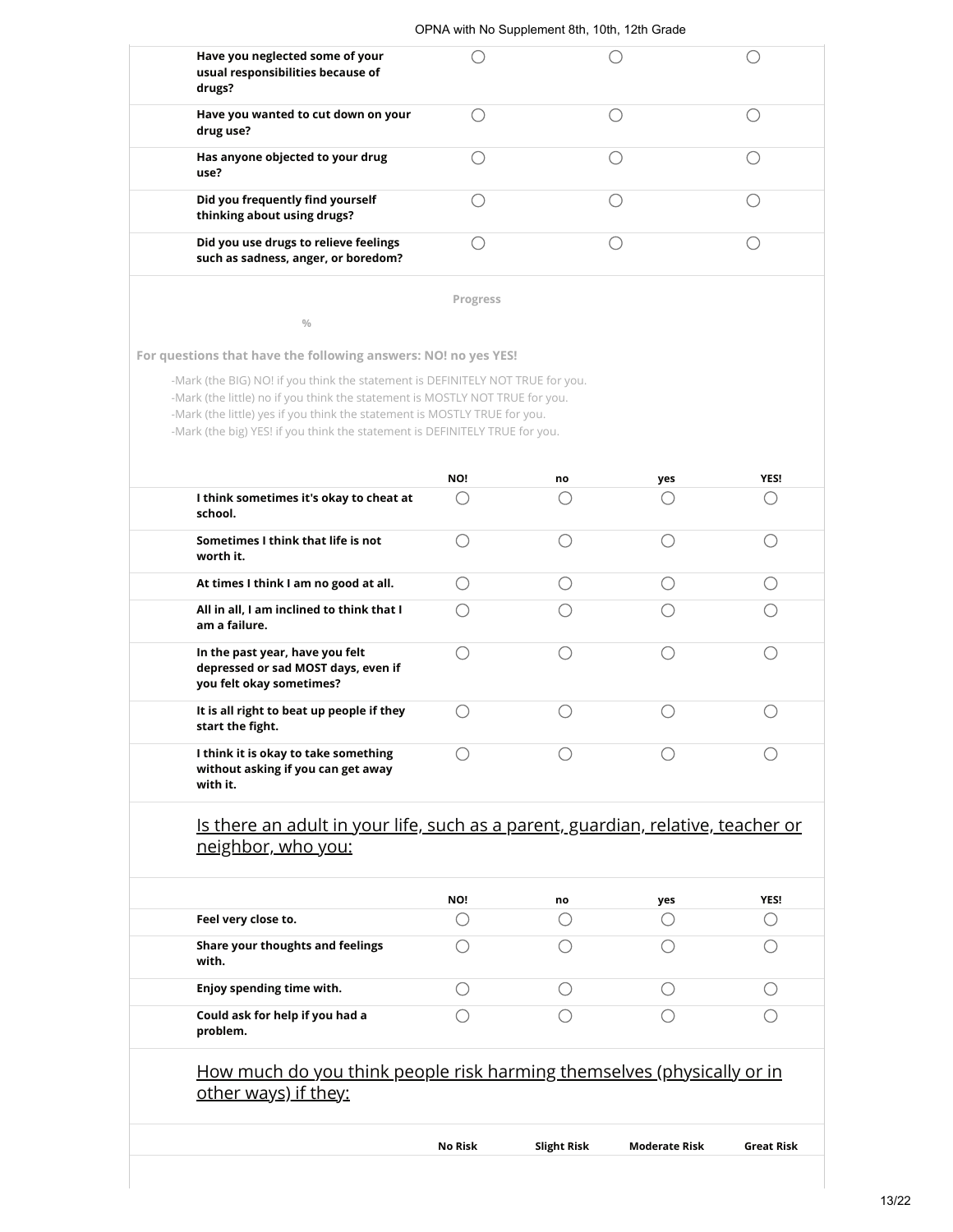# What are the chances you would be seen as "cool" if you:

|                                                                                                                                                                                                                         | No or Very<br><b>Little Chance</b> | <b>Little Chance</b> | <b>Some Chance</b> | <b>Pretty Good</b><br>Chance | <b>Very Good</b><br>Chance |
|-------------------------------------------------------------------------------------------------------------------------------------------------------------------------------------------------------------------------|------------------------------------|----------------------|--------------------|------------------------------|----------------------------|
| <b>Smoked cigarettes?</b>                                                                                                                                                                                               |                                    |                      |                    |                              |                            |
| Used a vaping product (a vape) or e-<br>cigarette (for tobacco or nicotine<br>purposes)?                                                                                                                                |                                    |                      |                    |                              |                            |
| <b>Worked hard at school?</b>                                                                                                                                                                                           |                                    | $( \ )$              |                    |                              |                            |
| Began drinking alcoholic beverages<br>regularly, that is, at least once or<br>twice a month? (Do not include<br>drinking a few sips of wine for religious<br>purposes.)                                                 |                                    |                      |                    |                              |                            |
| Defended someone who was being<br>verbally abused at school?                                                                                                                                                            |                                    |                      |                    |                              |                            |
| Used marijuana? (This includes:<br>smoking marijuana, using electronic<br>vaping products for marijuana only (a<br>dab pen), or eating or consuming<br>marijuana through infused foods<br>such as candy, cookies, etc.) |                                    |                      |                    |                              |                            |
| Carried a handgun? (not guns carried<br>when hunting or while used in sport,<br>such as target shooting)                                                                                                                |                                    |                      |                    |                              |                            |
| Regularly volunteered to do<br>community service?                                                                                                                                                                       |                                    |                      |                    |                              |                            |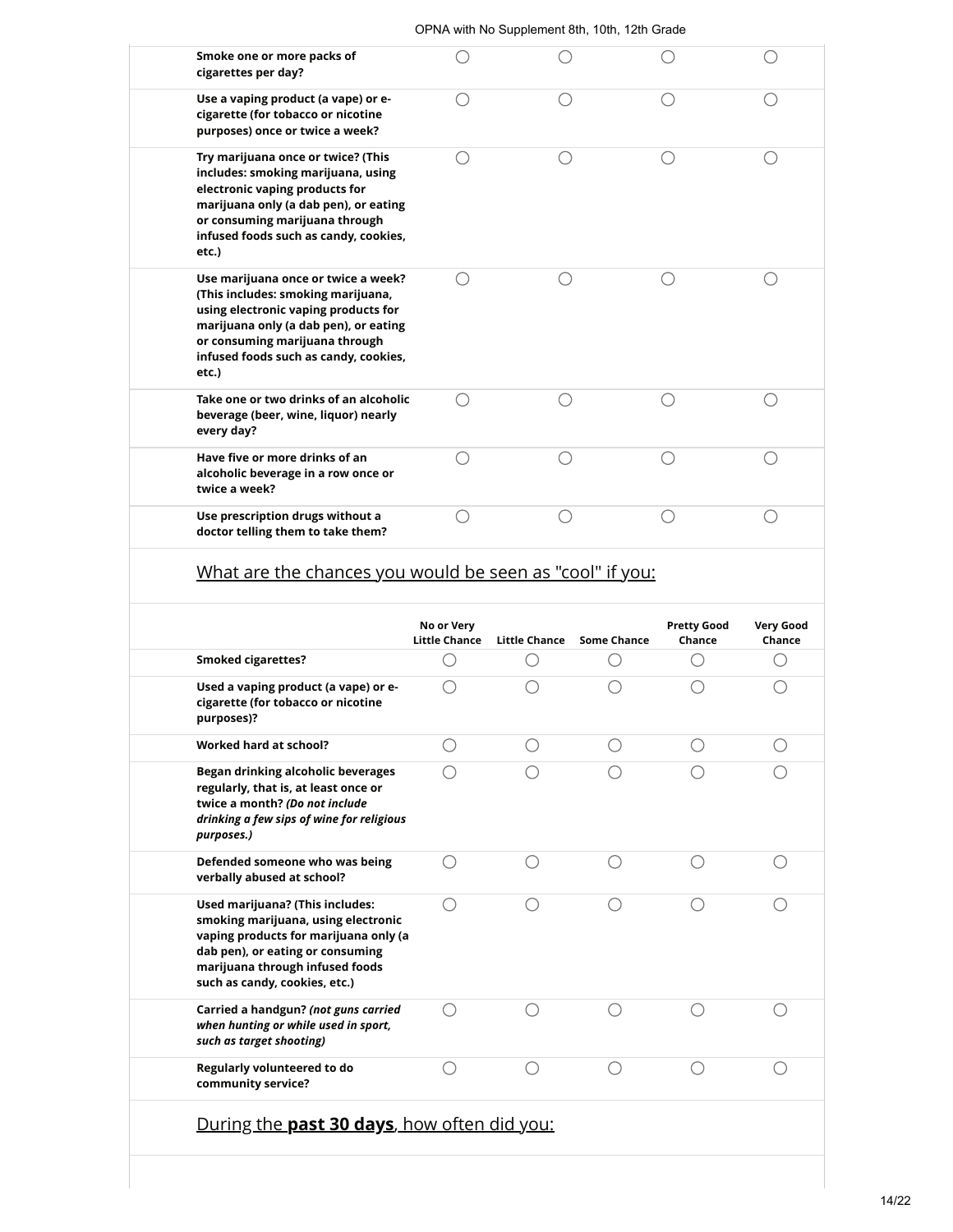|                                                       | All of the time | Most of the<br>time | Some of the<br>time | A little of the<br>time | None of the<br>time |
|-------------------------------------------------------|-----------------|---------------------|---------------------|-------------------------|---------------------|
| Feel nervous?                                         |                 |                     |                     |                         |                     |
| Feel hopeless?                                        |                 |                     |                     |                         |                     |
| Feel restless or fidgety?                             |                 |                     |                     |                         |                     |
| Feel so depressed that nothing could<br>cheer you up? |                 |                     |                     |                         |                     |
| Feel that everything was an effort?                   |                 |                     |                     |                         |                     |
| <b>Feel worthless?</b>                                |                 |                     |                     |                         |                     |

### Sometimes we don't know what we will do as adults, but we may have an idea. Please answer how true these statements may be for you.

## WHEN I AM AN ADULT I WILL:

|                                                                                                                                                                                                                        | NO! | no | yes | <b>YES!</b> |
|------------------------------------------------------------------------------------------------------------------------------------------------------------------------------------------------------------------------|-----|----|-----|-------------|
| Smoke cigarettes.                                                                                                                                                                                                      |     |    |     |             |
| Use vaping products (vapes) or e-<br>cigarettes (for tobacco or nicotine<br>purposes).                                                                                                                                 |     |    |     |             |
| Drink beer, wine, or liquor. (Do not<br>include drinking a few sips of wine for<br>religious purposes.)                                                                                                                |     |    |     |             |
| Use marijuana. (This includes:<br>smoking marijuana, using electronic<br>vaping products for marijuana only (a<br>dab pen), or eating or consuming<br>marijuana through infused foods such<br>as candy, cookies, etc.) |     |    |     |             |

|                                                                                                                                                                           | <b>Very False</b> | Somewhat False | <b>Somewhat True</b> | <b>Very True</b> |
|---------------------------------------------------------------------------------------------------------------------------------------------------------------------------|-------------------|----------------|----------------------|------------------|
| I do the opposite of what people tell<br>me, just to get them mad.                                                                                                        |                   |                |                      |                  |
| I like to see how much I can get away<br>with.                                                                                                                            |                   |                |                      |                  |
| I ignore rules that get in my way.                                                                                                                                        |                   |                |                      |                  |
|                                                                                                                                                                           |                   |                |                      |                  |
|                                                                                                                                                                           |                   | <b>No</b>      | <b>Yes</b>           |                  |
| During the past 12 months, did you<br>ever feel so sad or hopeless almost<br>every day for two weeks or more in a<br>row that you stopped doing some<br>usual activities? |                   |                |                      |                  |
| During the past 12 months, did you<br>ever seriously consider attempting<br>suicide?                                                                                      |                   |                |                      |                  |
| During the past 12 months, did you<br>make a plan about how you would<br>attempt suicide?                                                                                 |                   |                |                      |                  |
|                                                                                                                                                                           |                   |                |                      |                  |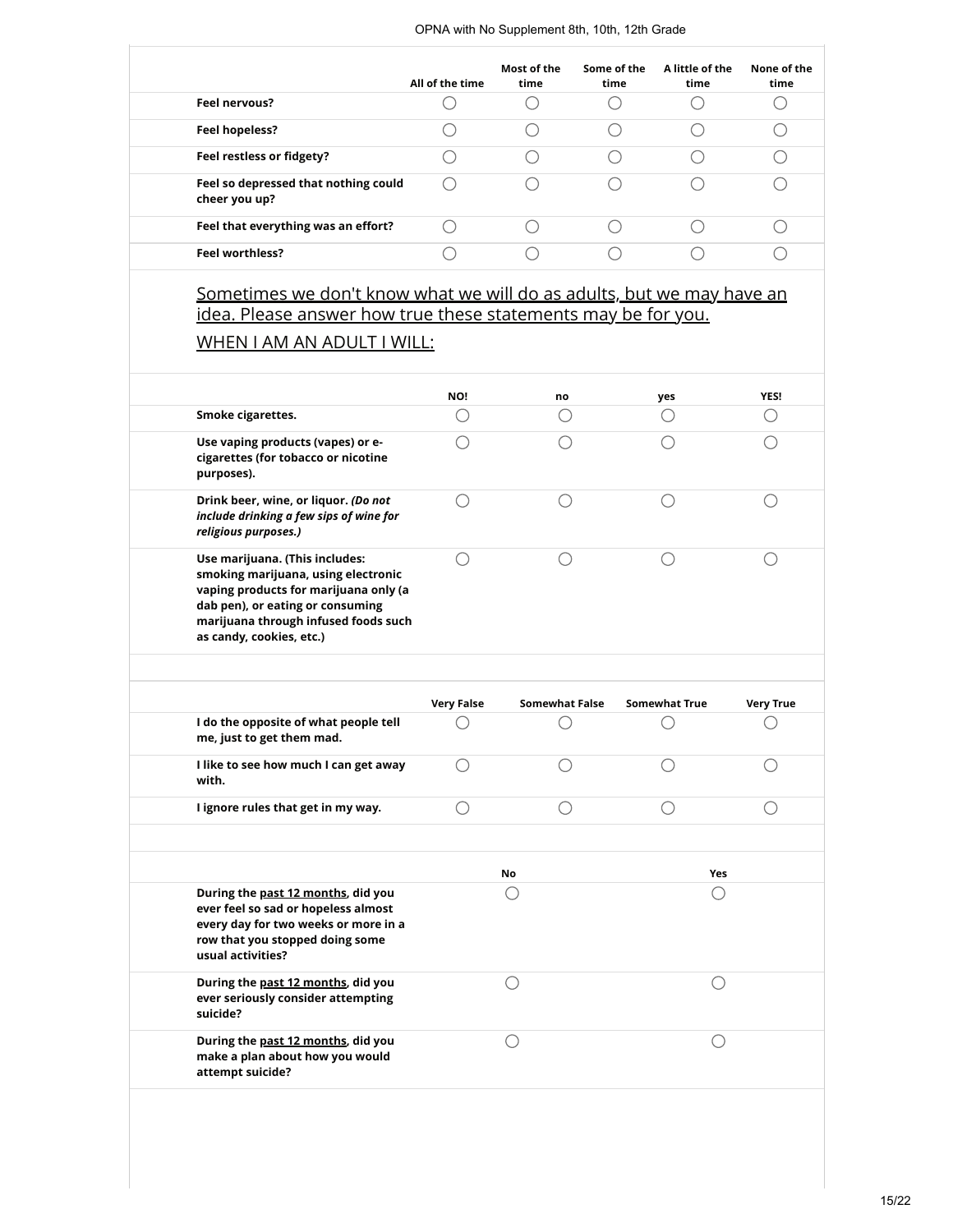|                                                                                                                                                                                                                           | OPNA with No Supplement 8th, 10th, 12th Grade |                         |                            |                                             |
|---------------------------------------------------------------------------------------------------------------------------------------------------------------------------------------------------------------------------|-----------------------------------------------|-------------------------|----------------------------|---------------------------------------------|
| During the past 12 months, how many times did you                                                                                                                                                                         |                                               | $\bigcirc$ 0 times      |                            |                                             |
| actually attempt suicide?                                                                                                                                                                                                 |                                               | $\bigcirc$ 1 time       |                            |                                             |
|                                                                                                                                                                                                                           |                                               | $\bigcirc$ 2 or 3 times |                            |                                             |
|                                                                                                                                                                                                                           |                                               | $\bigcirc$ 4 or 5 times |                            |                                             |
|                                                                                                                                                                                                                           |                                               |                         | $\bigcirc$ 6 or more times |                                             |
| These questions ask about the neighborhood and community where you live.                                                                                                                                                  |                                               |                         |                            |                                             |
|                                                                                                                                                                                                                           | Progress                                      |                         |                            |                                             |
| $\frac{0}{0}$                                                                                                                                                                                                             |                                               |                         |                            |                                             |
| For questions that have the following answers: NO! no yes YES!                                                                                                                                                            |                                               |                         |                            |                                             |
|                                                                                                                                                                                                                           |                                               |                         |                            |                                             |
| Which of the following activities for people your age are available in your<br>community?                                                                                                                                 | No                                            |                         |                            | Yes                                         |
| <b>Sports teams</b>                                                                                                                                                                                                       | O                                             |                         |                            | $\left(\begin{array}{c} \end{array}\right)$ |
| <b>Scouting</b>                                                                                                                                                                                                           | ∩                                             |                         |                            | О                                           |
| After school programs such as boys<br>and girls clubs                                                                                                                                                                     | $\left(\begin{array}{c} \end{array}\right)$   |                         |                            | ()                                          |
| 4-H or FFA clubs                                                                                                                                                                                                          | $\bigcirc$                                    |                         |                            | О                                           |
| Service clubs (i.e. Student Council,<br>Beta Club, etc.)                                                                                                                                                                  |                                               |                         |                            | ∩                                           |
| How wrong would most adults (over 21) in your neighborhood think it is for<br>kids your age:                                                                                                                              |                                               |                         |                            |                                             |
|                                                                                                                                                                                                                           | <b>Very Wrong</b>                             | Wrong                   | A Little Bit Wrong         | Not Wrong at All                            |
| To use marijuana? (This includes:<br>smoking marijuana, using electronic<br>vaping products for marijuana only (a<br>dab pen), or eating or consuming<br>marijuana through infused foods such<br>as candy, cookies, etc.) | ()                                            | ()                      | $\left(\ \right)$          |                                             |
| To drink alcohol? (Do not include<br>drinking a few sips of wine for religious                                                                                                                                            | ◯                                             |                         | ()                         |                                             |

| To smoke cigarettes?                                                                                                                         |     |    |     |      |
|----------------------------------------------------------------------------------------------------------------------------------------------|-----|----|-----|------|
| To use vaping products (vapes) or e-<br>cigarettes (for tobacco or nicotine<br>purposes)?                                                    |     |    |     |      |
|                                                                                                                                              |     |    |     |      |
|                                                                                                                                              | NO! | no | yes | YES! |
| If a kid used a vaping product (a vape)<br>or e-cigarette (for tobacco or nicotine<br>purposes), would he or she be caught<br>by the police? |     |    |     |      |
|                                                                                                                                              |     |    |     |      |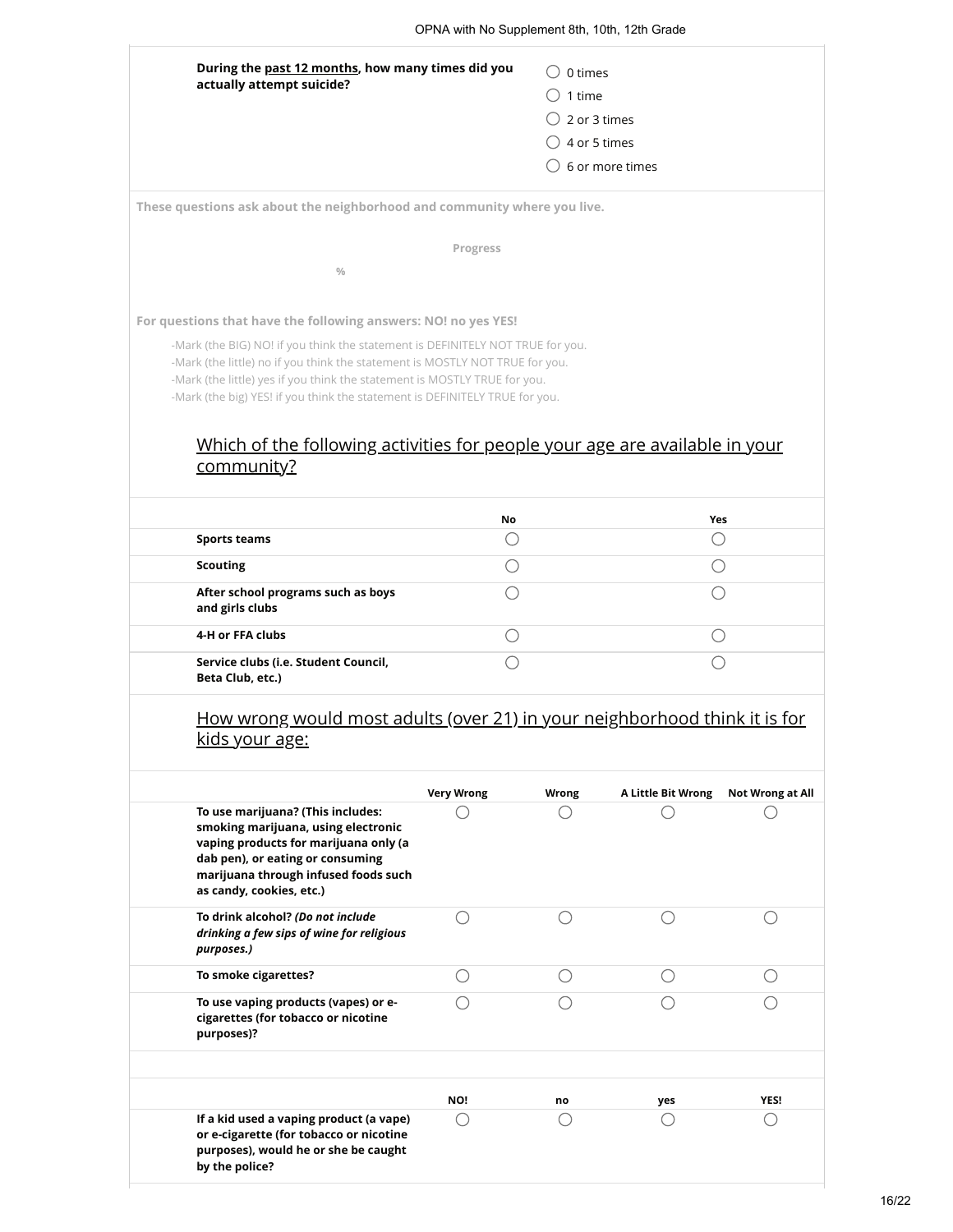| neighborhood would he or she be<br>caught by the police? (This includes:<br>smoking marijuana, using electronic<br>vaping products for marijuana only (a<br>dab pen), or eating or consuming<br>marijuana through infused foods such<br>as candy, cookies, etc.) |           |              |              |                                             |
|------------------------------------------------------------------------------------------------------------------------------------------------------------------------------------------------------------------------------------------------------------------|-----------|--------------|--------------|---------------------------------------------|
| If a kid drank some beer, wine, or<br>hard liquor (for example, vodka,<br>whiskey, or gin) in your neighborhood<br>would he or she be caught by the<br>police? (Do not include drinking a few<br>sips of wine for religious purposes.)                           |           |              |              |                                             |
| If a kid carried a handgun in your<br>neighborhood would he or she be<br>caught by the police?                                                                                                                                                                   | ()        | ∩            | ∩            | ∩                                           |
|                                                                                                                                                                                                                                                                  | NO!       | no           | yes          | YES!                                        |
| If I had to move, I would miss the<br>neighborhood I now live in.                                                                                                                                                                                                |           | С.           | ()           | ()                                          |
| I like my neighborhood.                                                                                                                                                                                                                                          | ()        | ( )          | ()           | ()                                          |
| There are lots of adults in my<br>neighborhood I could talk to about<br>something important.                                                                                                                                                                     | ()        | ∩            | ()           | ∩                                           |
| I'd like to get out of my neighborhood.                                                                                                                                                                                                                          | ∩         | ()           | ()           | ()                                          |
| I feel safe in my neighborhood.                                                                                                                                                                                                                                  |           | ()           | ()           | ()                                          |
|                                                                                                                                                                                                                                                                  |           |              |              |                                             |
|                                                                                                                                                                                                                                                                  | Very hard | Sort of hard | Sort of easy | Very easy                                   |
| If you wanted to get some cigarettes,<br>how easy would it be for you to get<br>some?                                                                                                                                                                            |           |              |              |                                             |
| If you wanted to get vaping products<br>(vapes) or e-cigarettes (for tobacco or<br>nicotine purposes), how easy would it<br>be for you to get some?                                                                                                              | ()        | ◯            |              | $\left(\begin{array}{c} \end{array}\right)$ |
| If you wanted to get some beer, wine,<br>or hard liquor (for example, vodka,<br>whiskey, or gin), how easy would it be<br>for you to get some? (Do not include<br>drinking a few sips of wine for religious<br>purposes.)                                        |           |              |              |                                             |
| If you wanted to get a drug like<br>cocaine, LSD, or meth, how easy<br>would it be for you to get some?                                                                                                                                                          |           |              |              |                                             |
| If you wanted to get a handgun, how<br>easy would it be for you to get one?                                                                                                                                                                                      | ()        | ○            | ◯            | ( )                                         |
| If you wanted to get some marijuana,<br>how easy would it be for you to get<br>some?                                                                                                                                                                             | ()        |              |              |                                             |
| If you wanted to get some meth, how<br>easy would it be for you to get some?                                                                                                                                                                                     | С.        | С.           |              |                                             |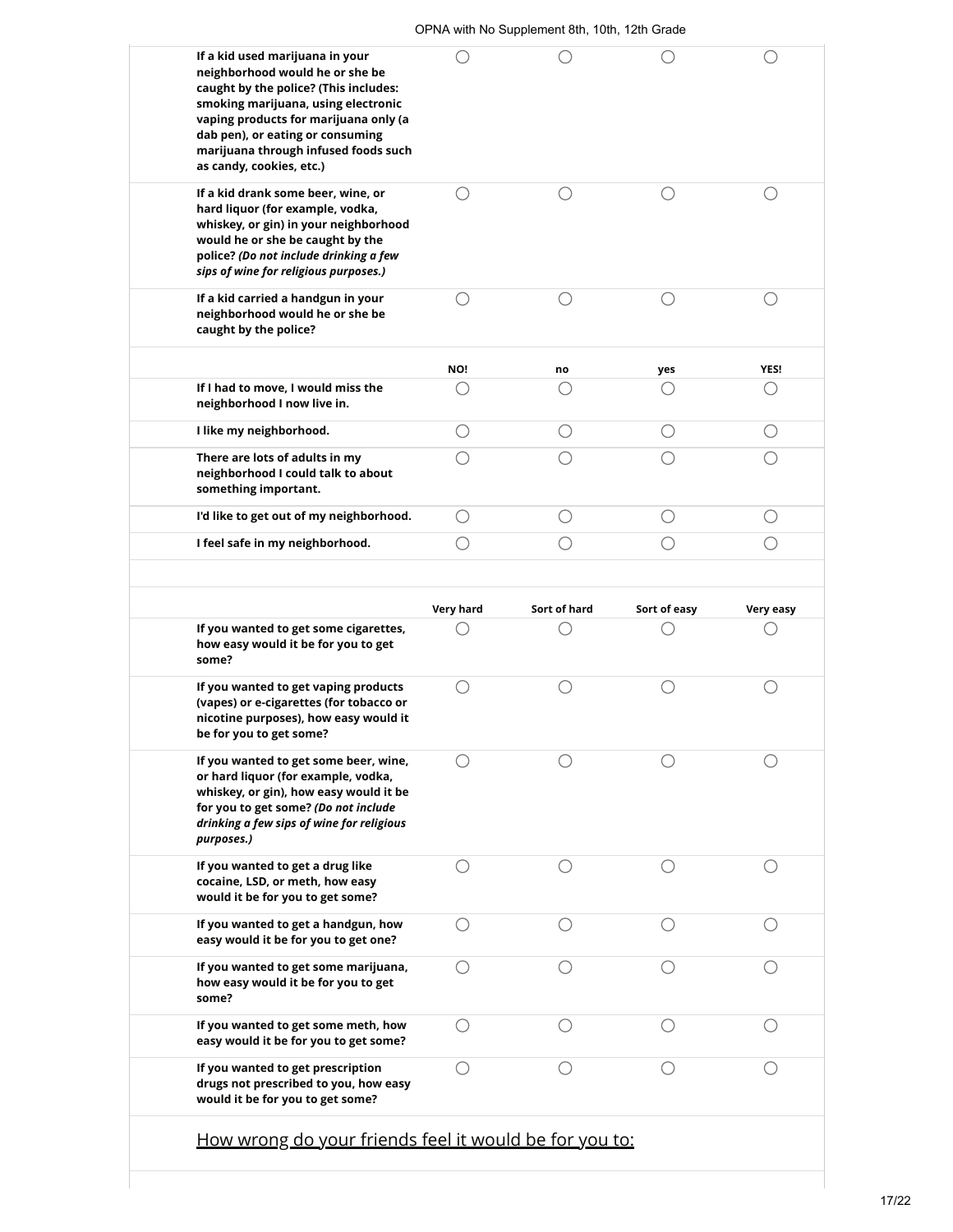|                                                                                                                                                                                                                                                                                                                            | <b>Very Wrong</b> | Wrong              | <b>A Little Bit Wrong</b> | <b>Not Wrong at All</b>                 |
|----------------------------------------------------------------------------------------------------------------------------------------------------------------------------------------------------------------------------------------------------------------------------------------------------------------------------|-------------------|--------------------|---------------------------|-----------------------------------------|
| Have one or two drinks of an alcoholic<br>beverage nearly every day?                                                                                                                                                                                                                                                       |                   |                    |                           |                                         |
| Smoke tobacco?                                                                                                                                                                                                                                                                                                             | O                 | ()                 | ()                        |                                         |
| Use marijuana? (This includes:<br>smoking marijuana, using electronic<br>vaping products for marijuana only (a<br>dab pen), or eating or consuming<br>marijuana through infused foods such<br>as candy, cookies, etc.)                                                                                                     |                   |                    |                           |                                         |
| Use prescription drugs not prescribed<br>to you?                                                                                                                                                                                                                                                                           | ◯                 | ∩                  | ()                        |                                         |
| The next few questions ask about your family. When answering these questions please think about the people<br>you consider to be your family, for example, parents, guardians, stepparents, grandparents, aunts, uncles, etc.                                                                                              |                   |                    |                           |                                         |
|                                                                                                                                                                                                                                                                                                                            | Progress          |                    |                           |                                         |
| $\frac{0}{0}$                                                                                                                                                                                                                                                                                                              |                   |                    |                           |                                         |
| For questions that have the following answers: NO! no yes YES!                                                                                                                                                                                                                                                             |                   |                    |                           |                                         |
| -Mark (the BIG) NO! if you think the statement is DEFINITELY NOT TRUE for you.<br>-Mark (the little) no if you think the statement is MOSTLY NOT TRUE for you.<br>-Mark (the little) yes if you think the statement is MOSTLY TRUE for you.<br>-Mark (the big) YES! if you think the statement is DEFINITELY TRUE for you. |                   |                    |                           |                                         |
| How often do your parents/guardians tell you they're<br>proud of you for something you've done?                                                                                                                                                                                                                            |                   | Sometimes<br>Often | Never or almost never     |                                         |
|                                                                                                                                                                                                                                                                                                                            |                   | All the time       |                           |                                         |
| My parents/guardians notice when I am doing a good                                                                                                                                                                                                                                                                         |                   |                    | Never or almost never     |                                         |
| job and let me know about it.                                                                                                                                                                                                                                                                                              |                   | Sometimes          |                           |                                         |
|                                                                                                                                                                                                                                                                                                                            |                   | Often              |                           |                                         |
|                                                                                                                                                                                                                                                                                                                            |                   | All the time       |                           |                                         |
| Have any of your brothers or sisters ever:                                                                                                                                                                                                                                                                                 |                   |                    |                           |                                         |
|                                                                                                                                                                                                                                                                                                                            | No                |                    | Yes                       | I don't have any brothers<br>or sisters |
| Drank beer, wine, or hard liquor (for<br>example, vodka, whiskey, or gin)? (Do<br>not include drinking a few sips of wine<br>for religious purposes.)                                                                                                                                                                      |                   |                    |                           |                                         |
| Used marijuana? (This includes:<br>smoking marijuana, using electronic<br>vaping products for marijuana only (a<br>dab pen), or eating or consuming<br>marijuana through infused foods<br>such as candy, cookies, etc.)                                                                                                    |                   |                    |                           |                                         |
| <b>Smoked cigarettes?</b>                                                                                                                                                                                                                                                                                                  |                   |                    |                           | ()                                      |
| Used a vaping product (a vape) or e-<br>cigarette (for tobacco or nicotine<br>purposes)?                                                                                                                                                                                                                                   |                   |                    |                           |                                         |
| Taken a handgun to school?                                                                                                                                                                                                                                                                                                 |                   |                    |                           |                                         |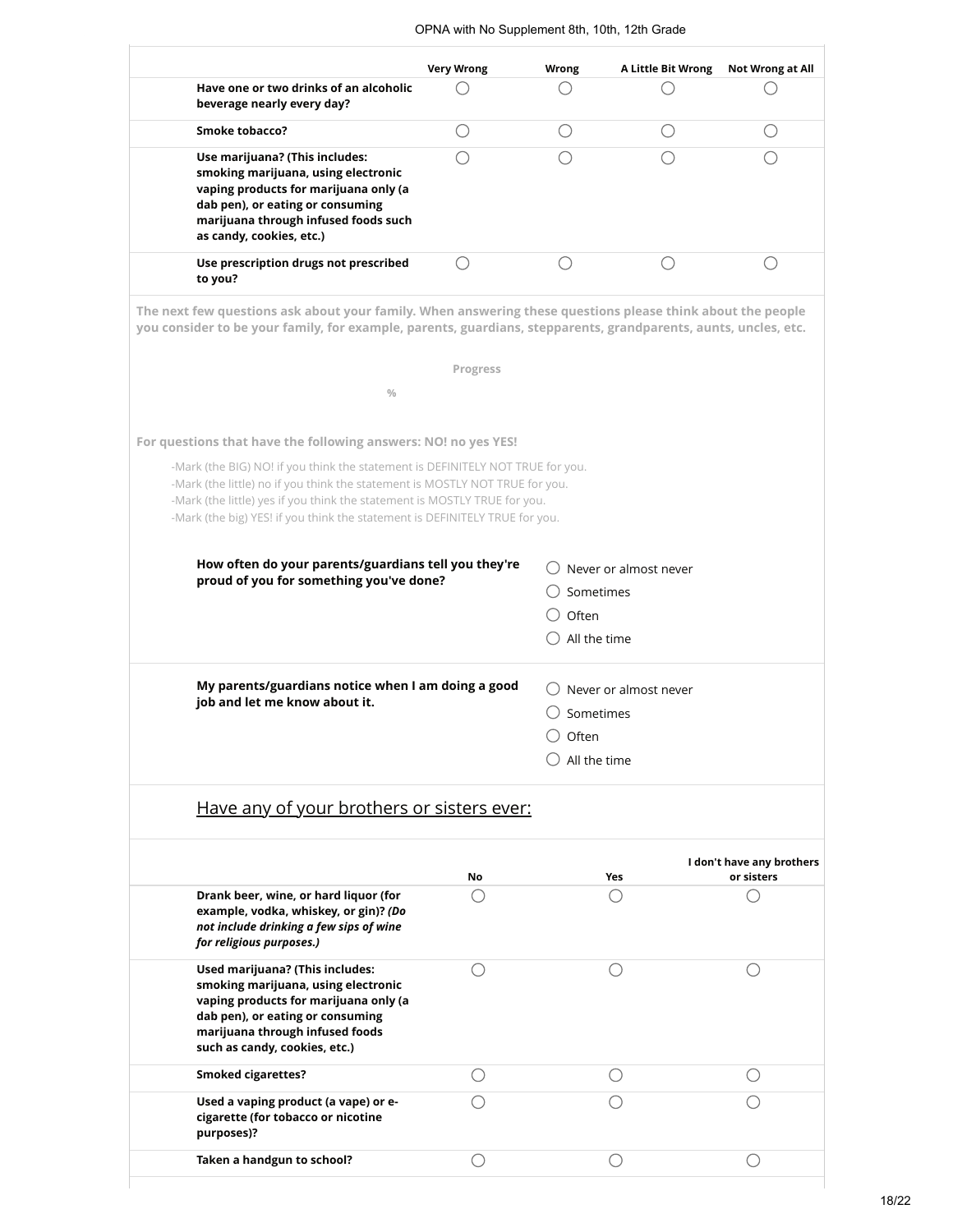| OPNA with No Supplement 8th, 10th, 12th Grade |  |
|-----------------------------------------------|--|
|                                               |  |

| Been suspended or expelled from<br>school?                                                                                                                                   |                   |       |                           |                         |
|------------------------------------------------------------------------------------------------------------------------------------------------------------------------------|-------------------|-------|---------------------------|-------------------------|
|                                                                                                                                                                              | NO!               | no    | yes                       | YES!                    |
| The rules in my family are clear.                                                                                                                                            | ()                | ⊖     | ()                        | ()                      |
| People in my family often insult or<br>yell at each other.                                                                                                                   |                   |       |                           |                         |
| When I am not at home, one of my<br>parents/guardians knows where I am<br>and who I am with.                                                                                 | ()                |       |                           |                         |
| We argue about the same things in my<br>family over and over.                                                                                                                | ()                | C .   |                           |                         |
| If you drank some beer or wine or<br>liquor (for example, vodka, whiskey,<br>or gin) without your<br>parents'/guardians' permission,<br>would you be caught by your parents? |                   |       |                           |                         |
| My family has clear rules about<br>alcohol and drug use.                                                                                                                     | ()                | ⊂     |                           |                         |
| If you carried a handgun without your<br>parents'/guardians' permission,<br>would you be caught by your<br>parents/guardians?                                                |                   |       |                           |                         |
| If you skipped school would you be<br>caught by your parents/guardians?                                                                                                      |                   |       |                           |                         |
| Do you share your thoughts and<br>feelings with at least one of your<br>parents/guardians?                                                                                   |                   |       |                           |                         |
| Do you feel very close to at least one<br>of your parents/guardians?                                                                                                         |                   | C     |                           |                         |
|                                                                                                                                                                              | NO!               | no    | yes                       | <b>YES!</b>             |
| My parents/guardians ask me what I<br>think before most family decisions<br>affecting me are made.                                                                           |                   |       |                           |                         |
| If I had a personal problem, I could<br>ask my mom, dad, or guardian for<br>help.                                                                                            |                   |       |                           |                         |
| My parents/guardians give me lots of<br>chances to do fun things with them.                                                                                                  | ∩                 | ∩     | ∩                         | ()                      |
| My parents/guardians ask if I've<br>gotten my homework done.                                                                                                                 | ( )               | С.    |                           |                         |
| People in my family have serious<br>arguments.                                                                                                                               | ()                |       |                           |                         |
| Would your parents/guardians know if<br>you did not come home on time?                                                                                                       | ()                |       |                           |                         |
| It is important to be honest with your<br>parents/guardians, even if they<br>become upset or you get punished.                                                               | ( )               |       |                           |                         |
| How wrong do your parents/guardians feel it would be for YOU to:                                                                                                             |                   |       |                           |                         |
|                                                                                                                                                                              | <b>Very Wrong</b> | Wrong | <b>A Little Bit Wrong</b> | <b>Not Wrong at All</b> |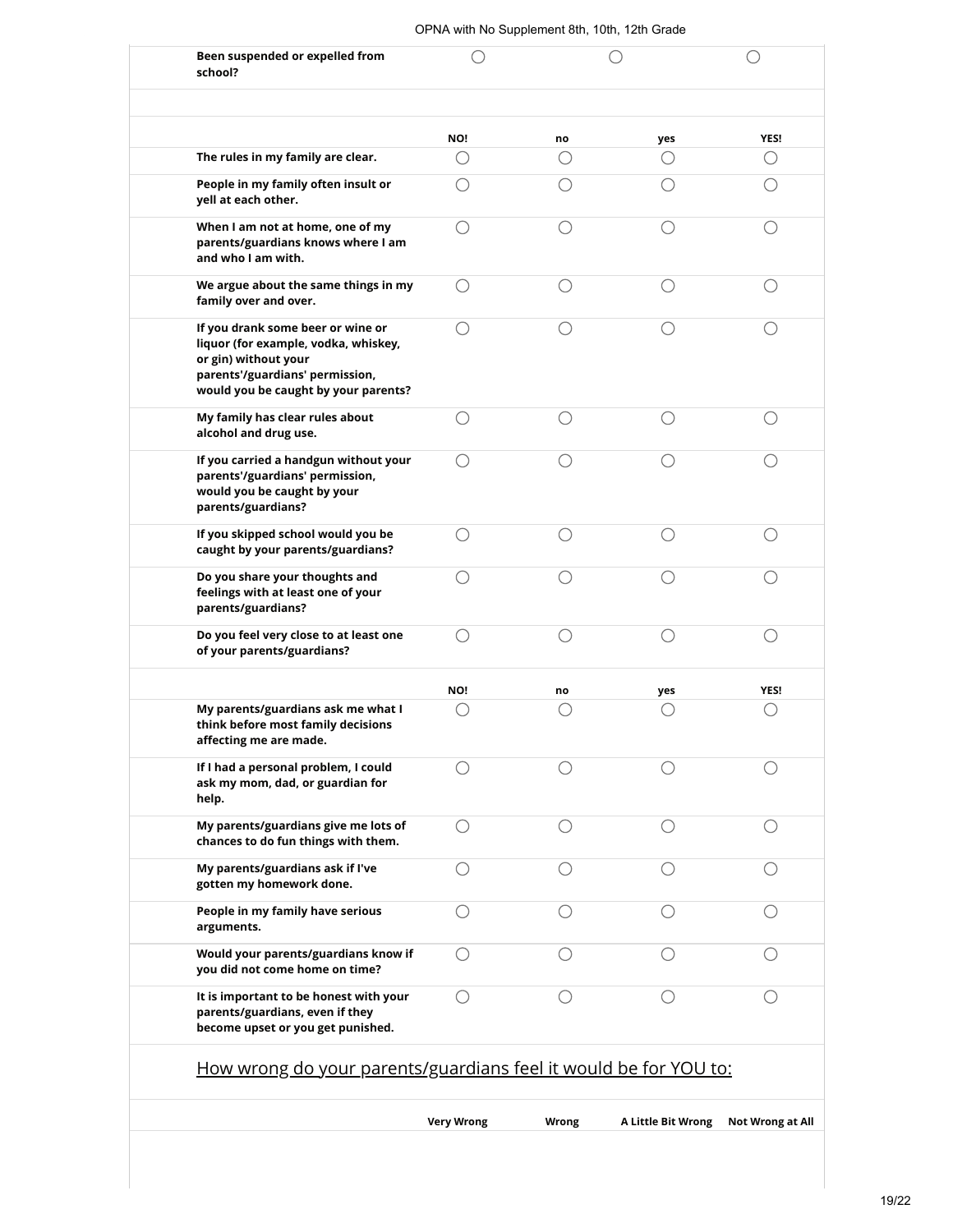| OPNA with No Supplement 8th, 10th, 12th Grade |  |
|-----------------------------------------------|--|
|-----------------------------------------------|--|

| Have 1 to 2 drinks of beer, wine, or<br>hard liquor (for example, vodka,<br>whiskey, gin) nearly every day?                                                                                                            |                                             |                 |                    | $\left(\ \right)$ |
|------------------------------------------------------------------------------------------------------------------------------------------------------------------------------------------------------------------------|---------------------------------------------|-----------------|--------------------|-------------------|
| <b>Smoke cigarettes?</b>                                                                                                                                                                                               | О                                           | O               | ( )                | ()                |
| Use a vaping product (a vape) or e-<br>cigarette (for tobacco or nicotine<br>purposes)?                                                                                                                                | ◯                                           | ( )             | ()                 |                   |
| Use marijuana? (This includes:<br>smoking marijuana, using electronic<br>vaping products for marijuana only (a<br>dab pen), or eating or consuming<br>marijuana through infused foods such<br>as candy, cookies, etc.) | $\bigcirc$                                  | $\bigcirc$      | $\bigcirc$         | O                 |
| Steal something worth more than \$5?                                                                                                                                                                                   | ( )                                         | O               | ()                 | ()                |
| Draw graffiti, write things, or draw<br>pictures on buildings or other<br>property (without the owner's<br>permission)?                                                                                                | $\left(\begin{array}{c} \end{array}\right)$ | ()              |                    |                   |
| Pick a fight with someone?                                                                                                                                                                                             | О                                           | $\bigcirc$      | О                  | $\bigcirc$        |
| Use prescription drugs without a<br>doctor telling you to take them?                                                                                                                                                   | $\bigcirc$                                  | $\bigcirc$      | ∩                  | O                 |
| <u>past year have:</u>                                                                                                                                                                                                 |                                             |                 |                    |                   |
|                                                                                                                                                                                                                        |                                             |                 |                    |                   |
| Used marijuana (This includes:<br>smoking marijuana, using electronic<br>vaping products for marijuana only (a<br>dab pen), or eating or consuming<br>marijuana through infused foods                                  | 0<br>$\bigcirc$                             | 1<br>$\bigcirc$ | 2<br>3-4<br>◯<br>O | 5+<br>C           |
| such as candy, cookies, etc.), crack,<br>cocaine, or other drugs?                                                                                                                                                      |                                             |                 |                    |                   |
| Sold or dealt drugs?                                                                                                                                                                                                   | O                                           | $\bigcirc$      | ∩<br>C             | C                 |
| Done other things that could get<br>them in trouble with the police, like<br>stealing, selling stolen goods,<br>mugging or assaulting others, etc?                                                                     |                                             |                 |                    |                   |
| Gotten drunk or high?                                                                                                                                                                                                  | O                                           | O               | ()<br>()           | O                 |
| Has anyone close to you (someone you lived with or a<br>close family member) ever had an alcohol or drug<br>problem?                                                                                                   |                                             | $\bigcirc$ No   | () Yes             |                   |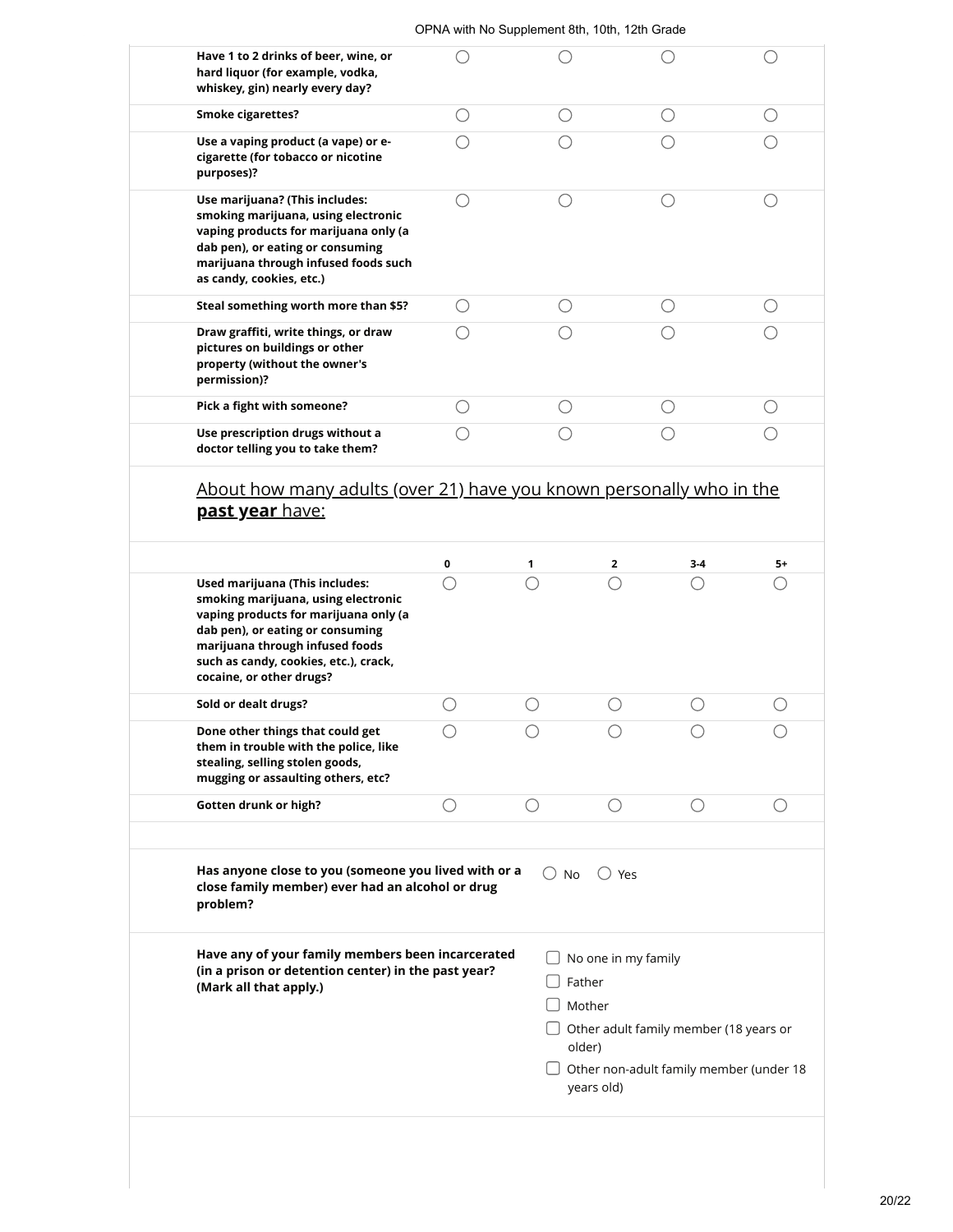| Progress                                                                                                                                                                                                                                                                                                                                                                                                                                                                                                                                         |                                                      |
|--------------------------------------------------------------------------------------------------------------------------------------------------------------------------------------------------------------------------------------------------------------------------------------------------------------------------------------------------------------------------------------------------------------------------------------------------------------------------------------------------------------------------------------------------|------------------------------------------------------|
| $\frac{0}{0}$                                                                                                                                                                                                                                                                                                                                                                                                                                                                                                                                    |                                                      |
| Beginning in early 2020, the United States, along with the rest of the world, experienced the coronavirus disease<br>(COVID-19) pandemic. As part of the response to this pandemic, schools and businesses were closed and people<br>were required to stay at home. Depending on where you live, your experience with the pandemic might still be<br>going on now, or your community and your school might be somewhat back to normal. The next questions ask<br>about your experiences during this time, whether in the past or continuing now. |                                                      |
| During the COVID-19 pandemic, how often was your                                                                                                                                                                                                                                                                                                                                                                                                                                                                                                 | Never                                                |
| mental health not good? (Poor mental health includes                                                                                                                                                                                                                                                                                                                                                                                                                                                                                             | Rarely                                               |
| stress, anxiety, and depression.)                                                                                                                                                                                                                                                                                                                                                                                                                                                                                                                | Sometimes                                            |
|                                                                                                                                                                                                                                                                                                                                                                                                                                                                                                                                                  | Most of the time                                     |
|                                                                                                                                                                                                                                                                                                                                                                                                                                                                                                                                                  | Always                                               |
| Do you agree or disagree that you drank more alcohol                                                                                                                                                                                                                                                                                                                                                                                                                                                                                             | $\bigcirc$ Strongly Agree                            |
| during the COVID-19 pandemic than before it started?                                                                                                                                                                                                                                                                                                                                                                                                                                                                                             | $\cup$ Agree                                         |
|                                                                                                                                                                                                                                                                                                                                                                                                                                                                                                                                                  | Not Sure                                             |
|                                                                                                                                                                                                                                                                                                                                                                                                                                                                                                                                                  | Disagree                                             |
|                                                                                                                                                                                                                                                                                                                                                                                                                                                                                                                                                  | <b>Strongly Disagree</b>                             |
| Do you agree or disagree that you used drugs more                                                                                                                                                                                                                                                                                                                                                                                                                                                                                                | <b>Strongly Agree</b>                                |
| during the COVID-19 pandemic than before it started?<br>(Count using marijuana, synthetic marijuana, cocaine,                                                                                                                                                                                                                                                                                                                                                                                                                                    | $\bigcirc$ Agree                                     |
| prescription pain medicine without a doctor's                                                                                                                                                                                                                                                                                                                                                                                                                                                                                                    | Not Sure                                             |
| prescription, and other illegal drugs.)                                                                                                                                                                                                                                                                                                                                                                                                                                                                                                          | Disagree                                             |
|                                                                                                                                                                                                                                                                                                                                                                                                                                                                                                                                                  | <b>Strongly Disagree</b>                             |
| In what form did you attend school during school year<br>2020-2021?                                                                                                                                                                                                                                                                                                                                                                                                                                                                              | $\cup$ Virtual                                       |
|                                                                                                                                                                                                                                                                                                                                                                                                                                                                                                                                                  | In-person                                            |
|                                                                                                                                                                                                                                                                                                                                                                                                                                                                                                                                                  | Hybrid of both forms (both virtual and in<br>person) |
| Thank you for your time spent taking this survey. If<br>you would like to talk to a trusted adult or school<br>counselor regarding anything that came up for you<br>while taking this survey, please ask your survey<br>proctor to connect you with someone you can speak<br>with at your school.<br>Additional resources are available to you or anyone you know who may be<br>experiencing a crisis:<br>• Crisis Text Line: Text HOME to 741741 to communicate with a trained                                                                  |                                                      |
| crisis counselor 24/7<br>• National Suicide Prevention Lifeline: 1-800-273-TALK                                                                                                                                                                                                                                                                                                                                                                                                                                                                  |                                                      |
| • Trevor Project TrevorText for LGBTQ youth: Text START to 678-678 for                                                                                                                                                                                                                                                                                                                                                                                                                                                                           |                                                      |
| confidential messaging with a counselor 24/7 about thoughts of suicide<br>• 2-1-1: Call 2-1-1 24/7 for questions about available resources                                                                                                                                                                                                                                                                                                                                                                                                       |                                                      |